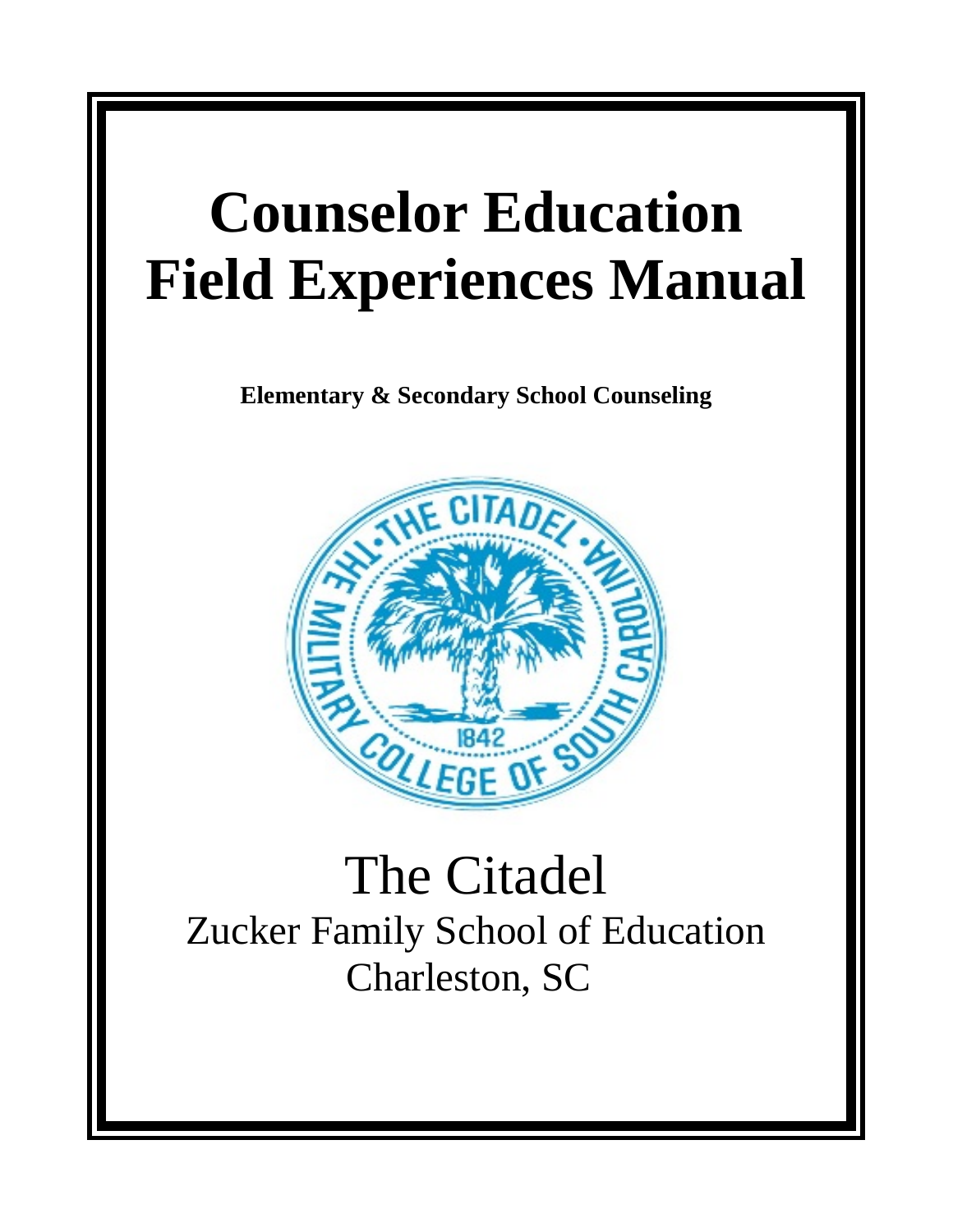# **TABLE OF CONTENTS**

| I.   |             |                                                                              |  |
|------|-------------|------------------------------------------------------------------------------|--|
| Π.   |             | Prerequisites and Procedures for Application to School Counseling Practicum/ |  |
|      |             |                                                                              |  |
| III. |             |                                                                              |  |
| IV.  |             |                                                                              |  |
| V.   |             |                                                                              |  |
|      | Appendix 1: |                                                                              |  |
|      | Appendix 2: |                                                                              |  |
|      | Appendix 3: |                                                                              |  |
|      | Appendix 4: |                                                                              |  |
|      | Appendix 5: |                                                                              |  |
|      | Appendix 6: |                                                                              |  |
|      | Appendix 7: |                                                                              |  |
|      | Appendix 8: |                                                                              |  |
|      | Appendix 9: |                                                                              |  |
|      |             |                                                                              |  |
|      |             |                                                                              |  |
|      |             |                                                                              |  |
|      |             |                                                                              |  |
|      |             |                                                                              |  |
|      |             |                                                                              |  |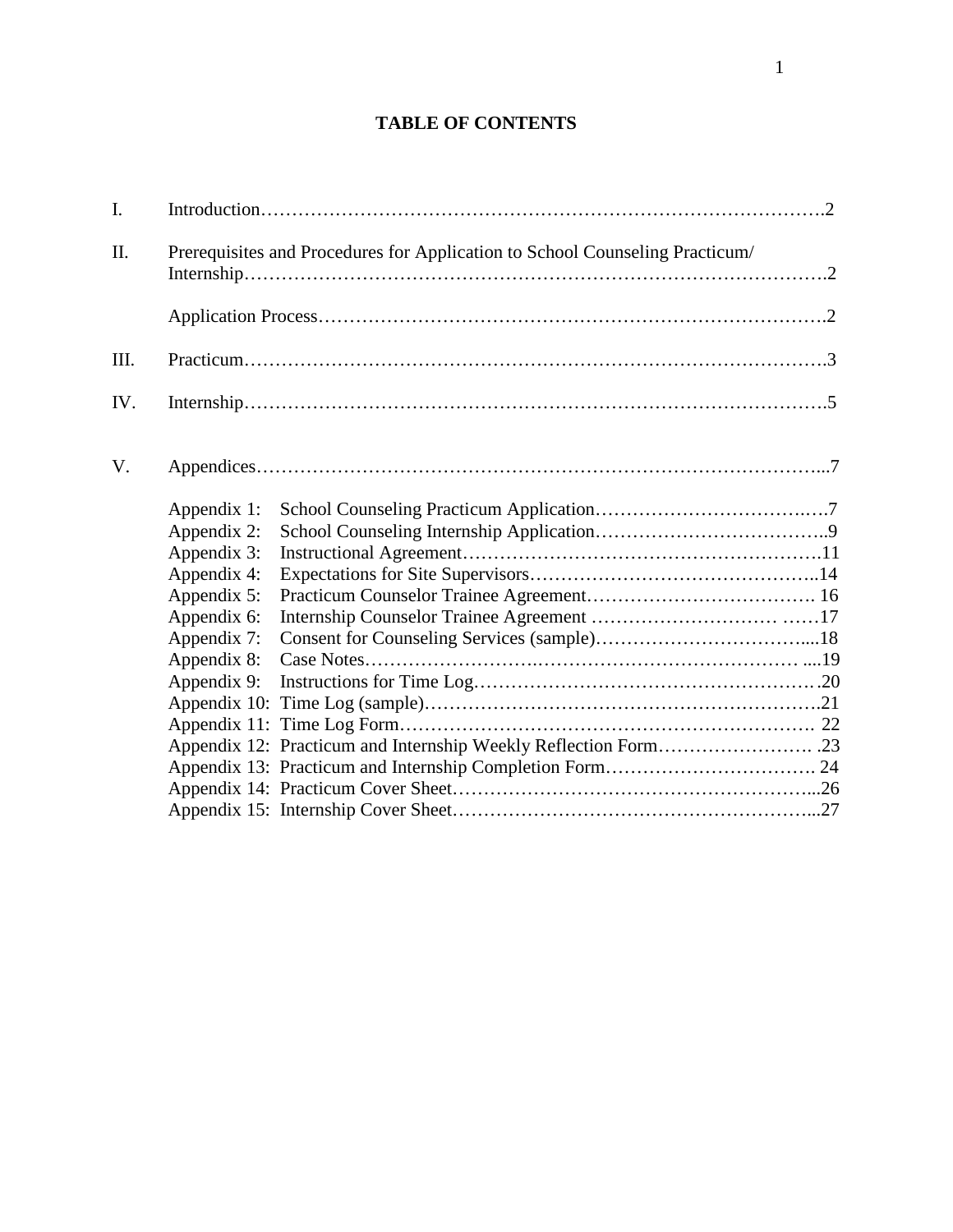# **Introduction**

This manual provides information about field experiences in the counselor education program in the Zucker Family School of Education at The Citadel, Charleston, South Carolina. These experiences consist of the practicum, internship, and supervision.

Field experiences are a part of the school counseling specialty within the counselor education program. The practicum is designed to help students develop requisite counseling skills and knowledge of the applied setting. The internship provides the student with experience in all aspects of professional functioning applicable to the school counseling specialty. Individual and group supervision are an integral part of the practicum and internship experiences and are provided by both the site supervisor and faculty supervisor.

All students must have personal professional liability insurance in effect before beginning any practicum or internship experience. This insurance is available to student members of either the American School Counselor Association (ASCA) or the American Counseling Association (ACA). Application forms for liability and membership in ACA or ASCA are available on the following websites:

| American School Counselor Association (ASCA) http://www.schoolcounselor.org |                           |
|-----------------------------------------------------------------------------|---------------------------|
| American Counseling Association (ACA)                                       | http://www.counseling.org |

All students are required to produce evidence of a negative tuberculin (TB) test prior to beginning their fieldwork experience. TB tests can be obtained through your personal physician or through the county health department. These tests are current for one year.

All students must be cleared by the South Carolina State Department before beginning the practicum/internship experience.

Pursuant to Section 59-25-115 of the SC Code of Laws, all candidates must first apply for clearance to serve in a South Carolina public school as part of their program's student teaching or clinical experience requirements. After applying for clearance, candidates must complete the fingerprint process before they can begin student teaching in a South Carolina school.

To apply for clearance to serve in a South Carolina school setting, candidates must:

- 1. Complete the Application for Student Teaching Approval and Initial [Certification](https://nam01.safelinks.protection.outlook.com/?url=https%3A%2F%2Fed.sc.gov%2Feducators%2Fcertification%2Fcats%2F&data=02%7C01%7Cobermana1%40citadel.edu%7Cb7e48d90d6254a440bdb08d8615ba1bb%7C960c1081d06341f8844b41d738db04a3%7C0%7C0%7C637366393464844570&sdata=CxBpXzZ6SeodN1983iYcJdN8KBV6e12UL%2B6vmWFhXSQ%3D&reserved=0) prior to all other steps. Fingerprint reports received prior to completion of an application will not be accepted.
- 2. Submit the non-refundable \$105 [Processing](https://nam01.safelinks.protection.outlook.com/?url=http%3A%2F%2Fed.sc.gov%2Feducators%2Fcertification%2Fcats%2F&data=02%7C01%7Cobermana1%40citadel.edu%7Cb7e48d90d6254a440bdb08d8615ba1bb%7C960c1081d06341f8844b41d738db04a3%7C0%7C0%7C637366393464854564&sdata=QEfaIjyie2jIbQun%2Bcj907DuCNIx2rZkGfoRfj86BSQ%3D&reserved=0) Fee online through the CATS Portal.
- 3. Complete the [Fingerprinting](https://nam01.safelinks.protection.outlook.com/?url=https%3A%2F%2Fed.sc.gov%2Feducators%2Fteaching-in-south-carolina%2Fmaterials%2Ffingerprinting-process-and-criminal-records-review%2F&data=02%7C01%7Cobermana1%40citadel.edu%7Cb7e48d90d6254a440bdb08d8615ba1bb%7C960c1081d06341f8844b41d738db04a3%7C0%7C0%7C637366393464854564&sdata=iJ8A%2B6KfP%2FaaiNcwBHOMeozY1xe9wTHsnsuIPrHmg9E%3D&reserved=0) Process and Criminal Records Review. Fingerprint reports received prior to completion of an application will not be accepted.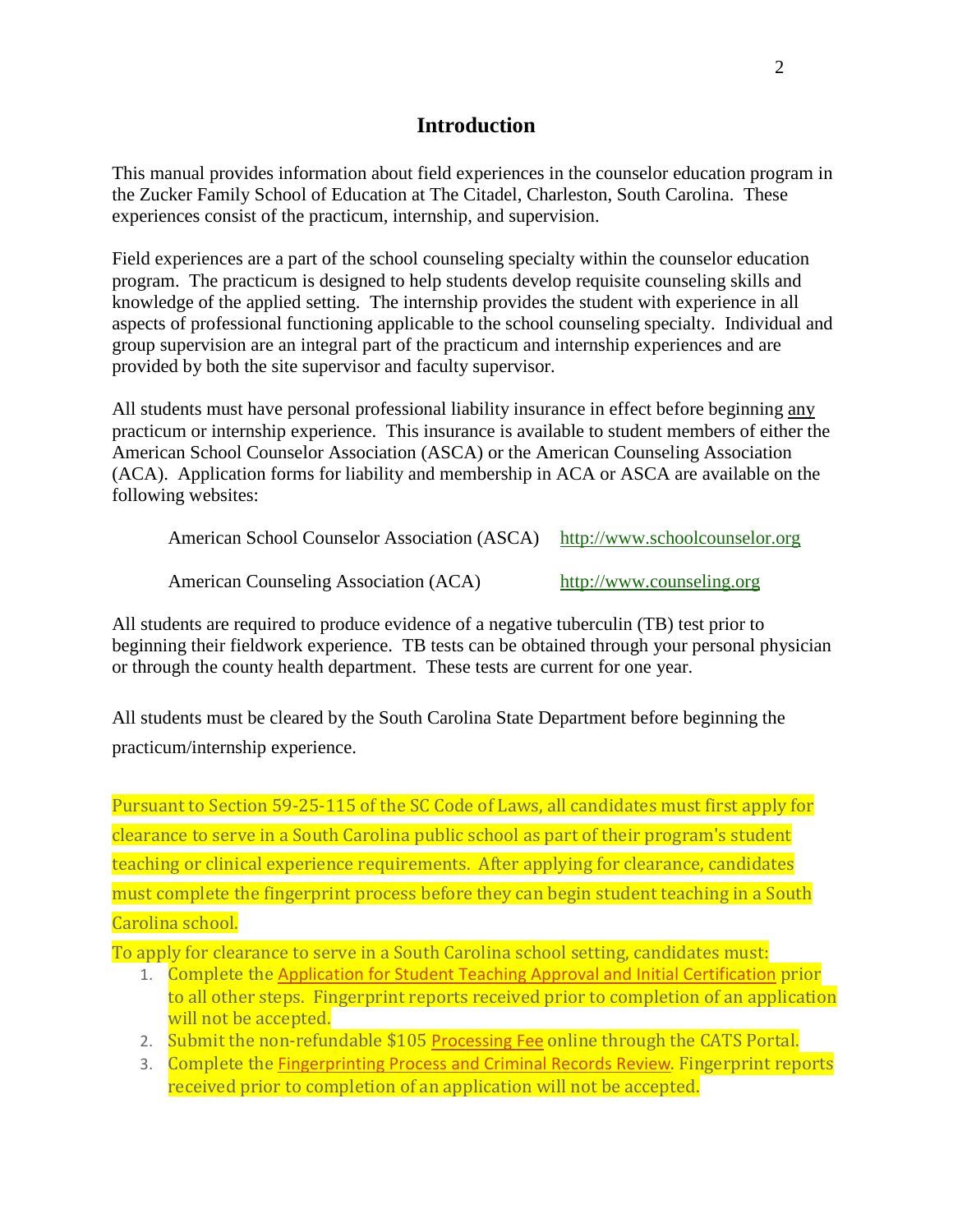4. If enrolled in an online program offered by an out-of-state institute of higher education, educators must submit a program description attached to a [Request](https://nam01.safelinks.protection.outlook.com/?url=http%3A%2F%2Fed.sc.gov%2Feducators%2Fcertification%2Fcertification-forms%2Frequest-for-change-action-form%2F&data=02%7C01%7Cobermana1%40citadel.edu%7Cb7e48d90d6254a440bdb08d8615ba1bb%7C960c1081d06341f8844b41d738db04a3%7C0%7C0%7C637366393464854564&sdata=L9qdBwCxO%2BUIFY6nt87iKt7nWsjAq4SfKpNVjTfFOfc%3D&reserved=0) for [Change/Action](https://nam01.safelinks.protection.outlook.com/?url=http%3A%2F%2Fed.sc.gov%2Feducators%2Fcertification%2Fcertification-forms%2Frequest-for-change-action-form%2F&data=02%7C01%7Cobermana1%40citadel.edu%7Cb7e48d90d6254a440bdb08d8615ba1bb%7C960c1081d06341f8844b41d738db04a3%7C0%7C0%7C637366393464854564&sdata=L9qdBwCxO%2BUIFY6nt87iKt7nWsjAq4SfKpNVjTfFOfc%3D&reserved=0) Form to be evaluated for program pre-approval. Program descriptions must include the name of the providing institution, name of the program, a list of all required coursework in the program, and any enrollment or graduation requirements.

# **Prerequisites and Procedures for Application to School Counseling Practicum/Internship**

# **Application Process**

Applications for the practicum and internship may be found in this manual (Appendices 1 and 2), the Zucker Family School of Education office, the Clinical Coordinator of Field Experiences, or on the Counselor Education Program website. Each applicant must meet with and discuss his or her plans for practicum/internship with his or her assigned advisor. The student's progress in the counselor education program is reviewed by his or her faculty advisor at this time. If the student's progress is judged as satisfactory, application and registration in the practicum/internship will be permitted. If it is judged as unsatisfactory, application and registration will not be permitted. Consequently, the advisor and student will make arrangements for the student's remediation.

Site placements for school counseling students are coordinated by the Clinical Coordinator of Field Experiences for the Counselor Education Program and all students must wait for formal notification from the coordinator before contacting the assigned placement. Students may contact schools to inquire about potential placements and note these contacts on their application; however, the Clinical Coordinator will determine where all placements will be made and give a final approval. Applications for spring semester placement are due on the last Friday of September, and applications for fall semester are due on the last Friday of January. Specific dates will be advertised each semester. Applications received after these dates will be placed on a waiting list and, if spaces are available for the desired semester, registration will be permitted. If no spaces are available, the student must reapply for another semester.

A new application must be completed for each session or semester of internship registration. Practicum experiences must be completed within one semester. The internship may be completed over two concurrent semesters.

# **Practicum**

School Counseling Practicum (EDUC 629) is a three (3) semester-hour course taken after all coursework has been completed. Exceptions may be granted for students to take other classes concurrently with the practicum by the student's advisor.

Practicum students will complete a minimum of 100 hours of on-site activity, 40 of these hours being direct service and may include individual and group counseling, and classroom guidance.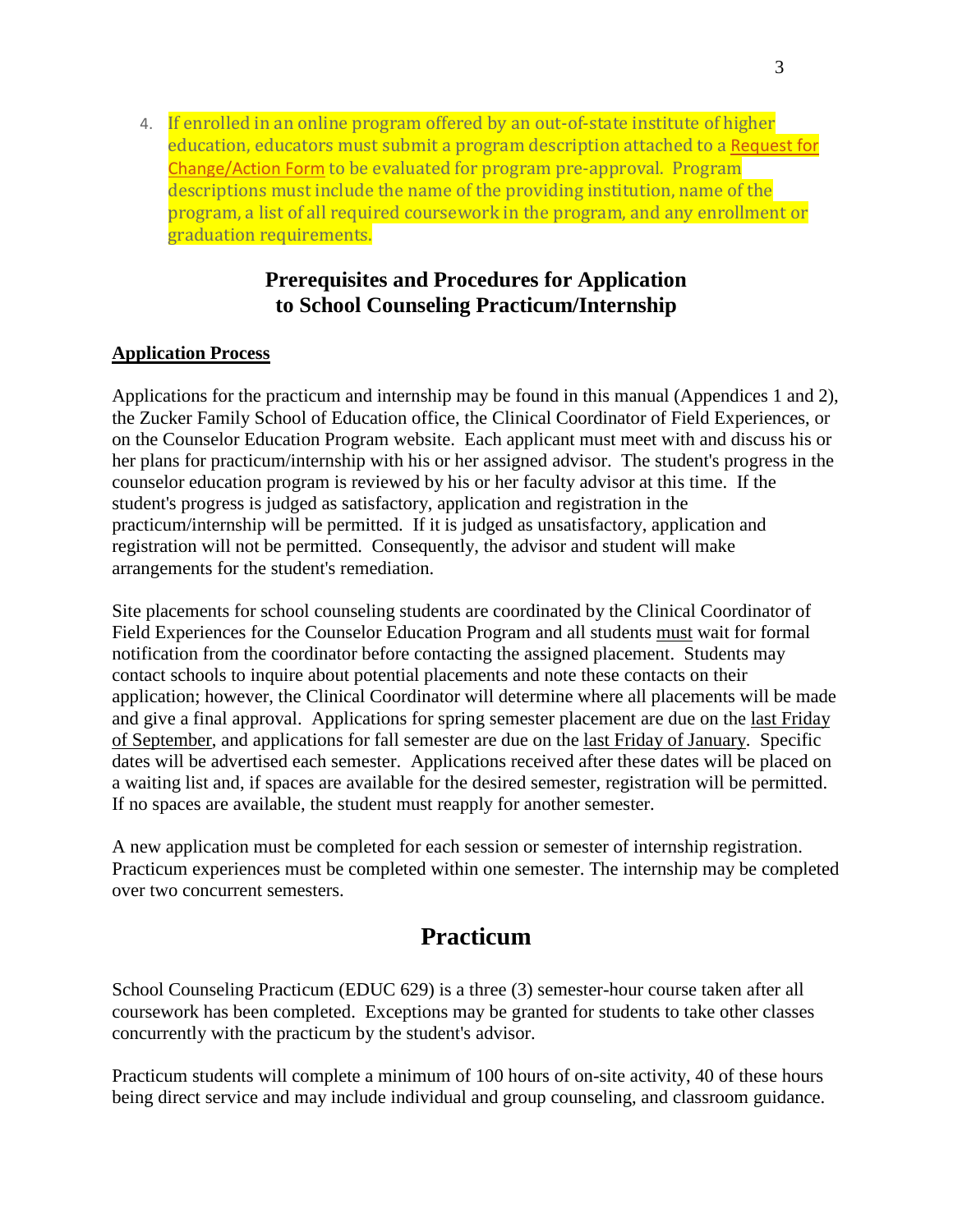A good "rule of thumb" to use is if the student is present for the counseling session or meeting, then the hours are direct. The remaining 60 hours may be in other counseling and guidance related activities.

The student will receive supervision from site and faculty supervisors. **The site supervisor will provide one hour of face-to-face supervision every week of the practicum experience.** Students are required to participate in weekly group supervision sessions with the faculty supervisor and other practicum students. The site supervisor will check-in with the faculty supervisor on a biweekly basis by e-mail or phone, or more frequently as needed based on the students progress in the practicum and/or internship.

At the beginning of the practicum, the **Instructional Agreement (Appendix 3)** should be completed by the practicum student and site supervisor. The student will give his or her faculty supervisor the original agreement and provide a copy to the site supervisor. Additionally, the practicum student is expected to share a copy of the EDUC 629 syllabus and a copy of the Expectations for Site Supervisors (Appendix 4) with the site supervisor. Site supervisors are encouraged to provide adequate orientation to the comprehensive counseling program, including the faculty, staff, and facilities at the site. However, the site supervisor and practicum student should work together to secure consent forms in order for the student to begin taping by the second week of practicum. Practicum students are encouraged to videotape a counseling session by the third week of the semester.

The practicum student is also responsible for duties outlined in the Instructional Agreement.

Recommended guidelines for the practicum include:

- A. A total of 15 individual counseling sessions for at least 20 minutes.
	- 1. A minimum of seven (7) children should be seen who are from diverse populations.
	- 2. Arrange to see a minimum of two (2) children who present a handicapping condition (if possible).
	- 3. Maintain at least two (2) sustaining counseling relationships with at least six (6) visits with the same child and write a summary for each.
	- 4. If placed in a middle school or high school, try to see at least two (2) adolescents who have been identified as "at risk."
- B. Lead or co-lead a minimum of three (3) sessions of group counseling with two different groups. More than three sessions per group is encouraged.
- C. Conduct a minimum of two (2) guidance activities and post lesson plans on Livetext.
- D. Post 5 specific, measurable goals for the practicum experience on Livetext.
	- a. two (2) goals focused on school based projects i.e. to assist counselor with career fair or related project.
	- b. two (2) goals focused on your improving counseling skills i.e. to practice a new theory with a student.
	- c. one (1) goal to gain new professional knowledge i.e. to read a book on bullying or attend a workshop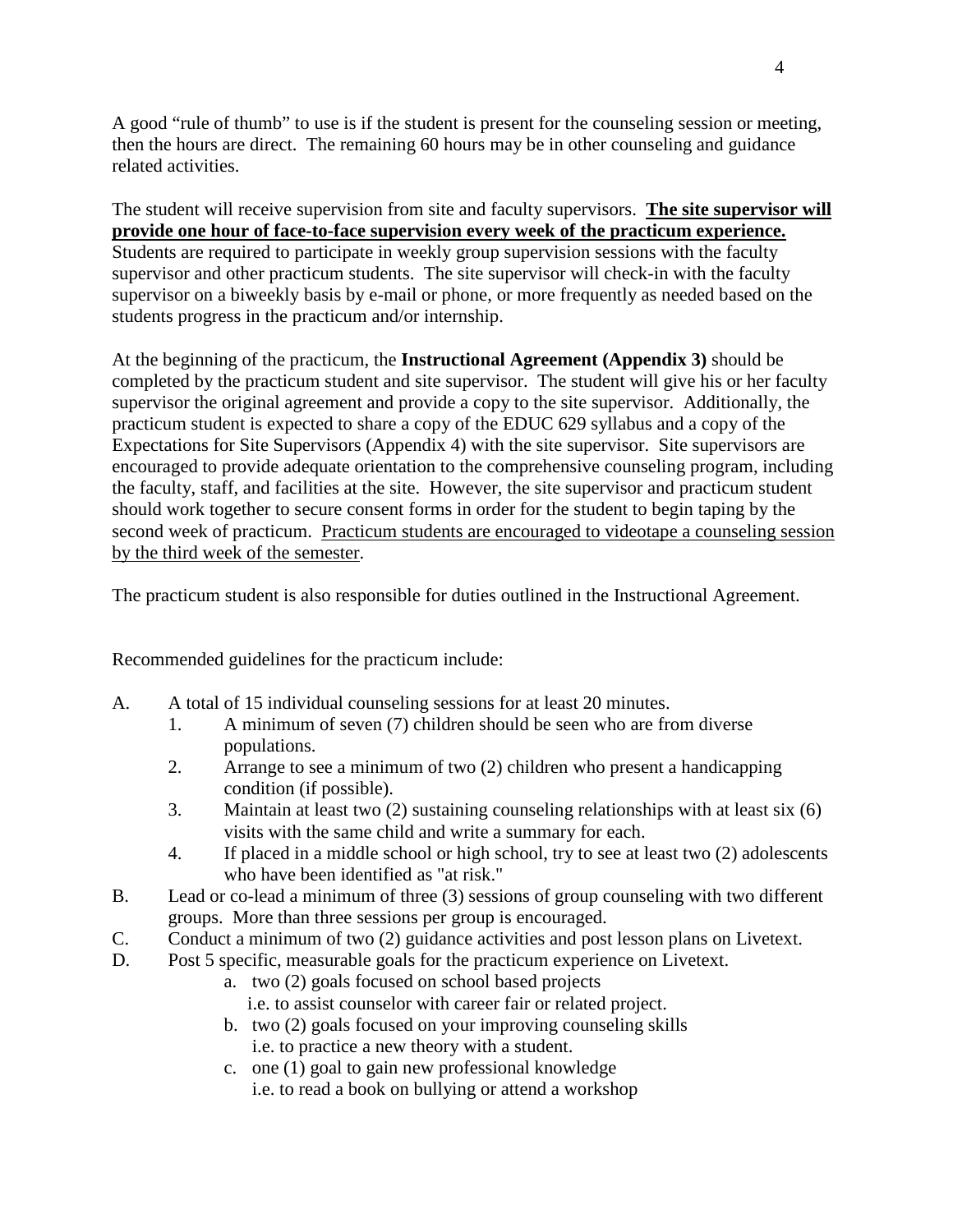- E. Attend a minimum of two (2) teacher conferences.
- F. Conduct or attend a minimum of two (2) parent conferences.
- G. Conduct a minimum of two (2) classroom observations.
- H. Attend a minimum of two (2) case conferences.
- I. Submit two or more videotapes of client sessions.
- J. Conduct an interview with the school principal.

Practicum students are required to keep a **Time Log (Appendix 12) and a Weekly Reflection Log (Appendix 13)** describing their field experience activities, the date of the experience, the amount of time spent at it, with the appropriate designations of direct and indirect services.

The Citadel faculty supervisor is expected to assist the practicum student in completing the Instructional Agreement, conduct group supervision with school counseling practicum students, critique recorded counseling sessions, consult with the site supervisor about the student's progress, assure that all required field experience forms are submitted, assure that student completes all practicum requirements and submit grades for the student with the Registrar by the final examination week.

Grades for practicum are on a pass/fail basis.A grade of **P** indicates that in addition to completing all course requirements in a timely, professional manner, strong counseling skills, above average standards of professional and personal behavior, a willingness to learn and a commitment to the counseling profession are demonstrated. A grade of **F** will be awarded when the site and The Citadel requirements have not been accomplished in an acceptable and timely manner. The faculty supervisor in consultation with the site supervisor assigns grades.

Students and site supervisors are also required to complete the Livetext evaluation forms at the midterm and end of the semester.

# **Internship**

The internship is the final and most comprehensive field-based experience in the counselor education program. It is taken after successful completion of the practicum in either a one or two consecutive semester timeframe. It consists of 600 clock hours and is a six (6) hour credit course at The Citadel. The internship experience may be completed in one semester or over two concurrent semesters. Of the 600 hours, 240 hours are direct service with students through individual and group counseling, and classroom guidance. A good "rule of thumb" to use is if the student is present for the counseling session or meeting, then the hours are direct. The remaining 360 hours are spent in other school counseling-related activities at the site.

Students are required to have taken and passed (Score above 155) the PRAXIS exam in guidance and counseling with scores being on file in the office of The Citadel Graduate College.

The student will receive supervision from site and faculty supervisors. The site supervisor will provide one hour of face-to-face supervision every week of the internship experience. Students are required to participate in weekly group supervision sessions with the faculty supervisor and other internship students.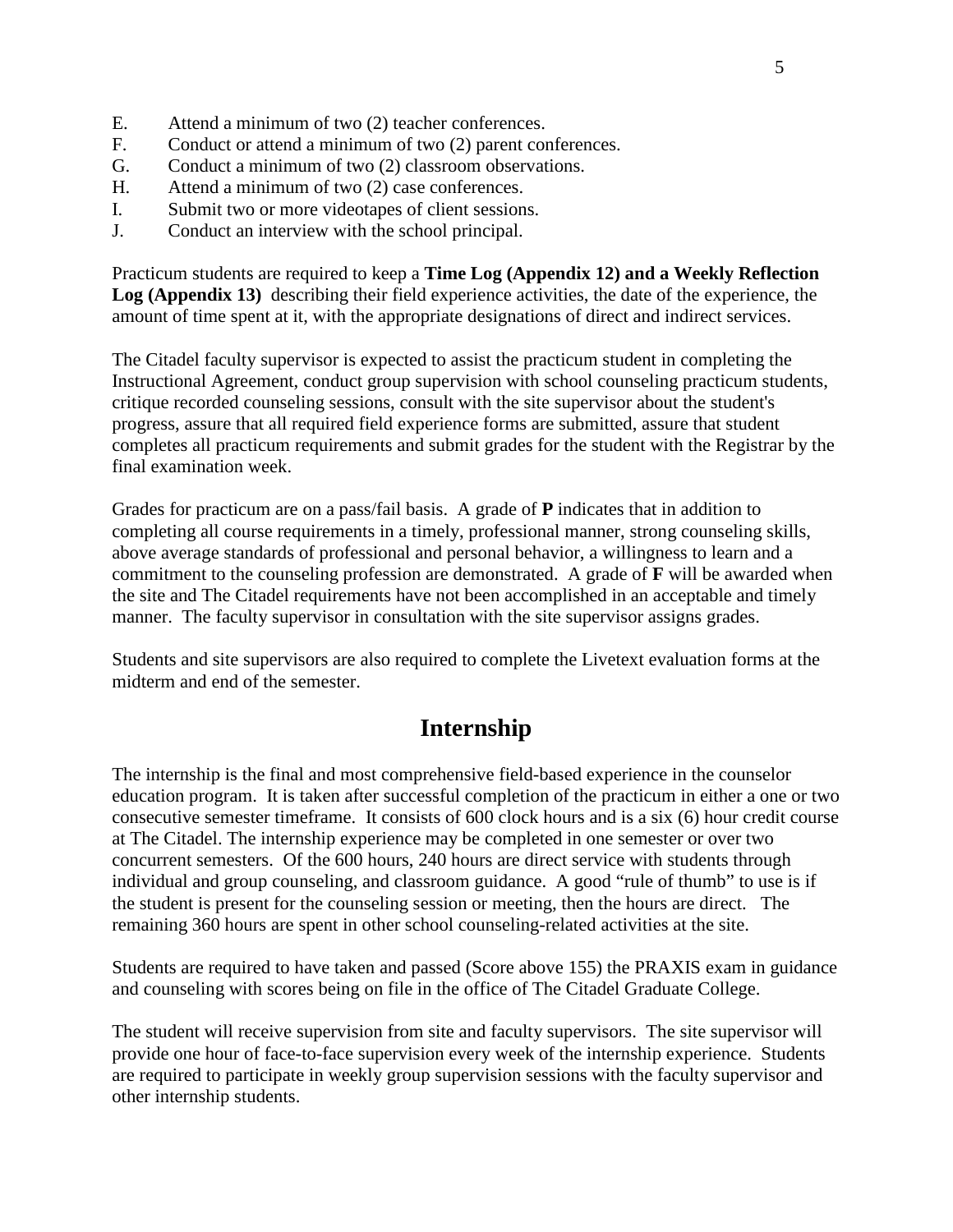At the beginning of the internship, the **Instructional Agreement (Appendix 3)** should be completed by the internship student and site supervisor. The student will give his or her faculty supervisor the original agreement and provide a copy to the site supervisor. Additionally, the internship student is encouraged to share a copy of the EDUC 650  $& 652$  or 651  $& 653$  syllabus, as well as the **Expectations for Site Supervisors (Appendix 4)**.

The internship student is also responsible for duties outlined in the Instructional Agreement. Specific expectations for the internship also include:

- A. **Conduct individual counseling.**
- **B. Develop and lead/co-lead counseling groups**
- **C. Develop and conduct group guidance activities.**
- **D. Conduct/attend teacher and parent conferences.**
- **E. Attend case conferences.**
- **F. Submit a minimum of two (2) videotapes of client sessions with case summaries to group supervision including at least one (1) individual and one (1) group session.**
- **G. Present at least one case study with a write-up during group supervision.**
- **H. Develop a philosophy of school counseling, including the importance of prevention and early intervention techniques.**
- **I. Develop specific, measurable goals based on the ASCA National Model using the Internship Counselor Trainee Agreement form (Appendix 6).**
- **J. Complete an electronic professional portfolio using Livetext to be evaluated by The Citadel Counselor Education Faculty.**

Internship students are required to keep a **Time Log (Appendix 12) and a Weekly Reflection Log (Appendix 13)** describing their field experience activities, the date of the experience, the amount of time spent at it, the student's reactions, and the student's questions about the experience.

The Citadel faculty supervisor is expected to assist the internship student in completing the Instructional Agreement, conduct group supervision with school counseling internship students, critique audio or video counseling tapes, consult with the site supervisor about the student's progress, assure that all required field experience forms are submitted, assure that student completes all internship requirements and submit grades for the student with the Registrar by the final examination week.

Grades for internship are on a pass/fail basis.A grade of **P** indicates that in addition to completing all course requirements in a timely, professional manner, strong counseling skills, above average standards of professional and personal behavior, a willingness to learn and a commitment to the counseling profession are demonstrated. A grade of **F** will be awarded when the site and The Citadel requirements have not been accomplished in an acceptable and timely manner. The faculty supervisor in consultation with the site supervisor assigns grades.

Students and site supervisors are also required to complete the Livetext evaluation forms at the midterm and end of the semester.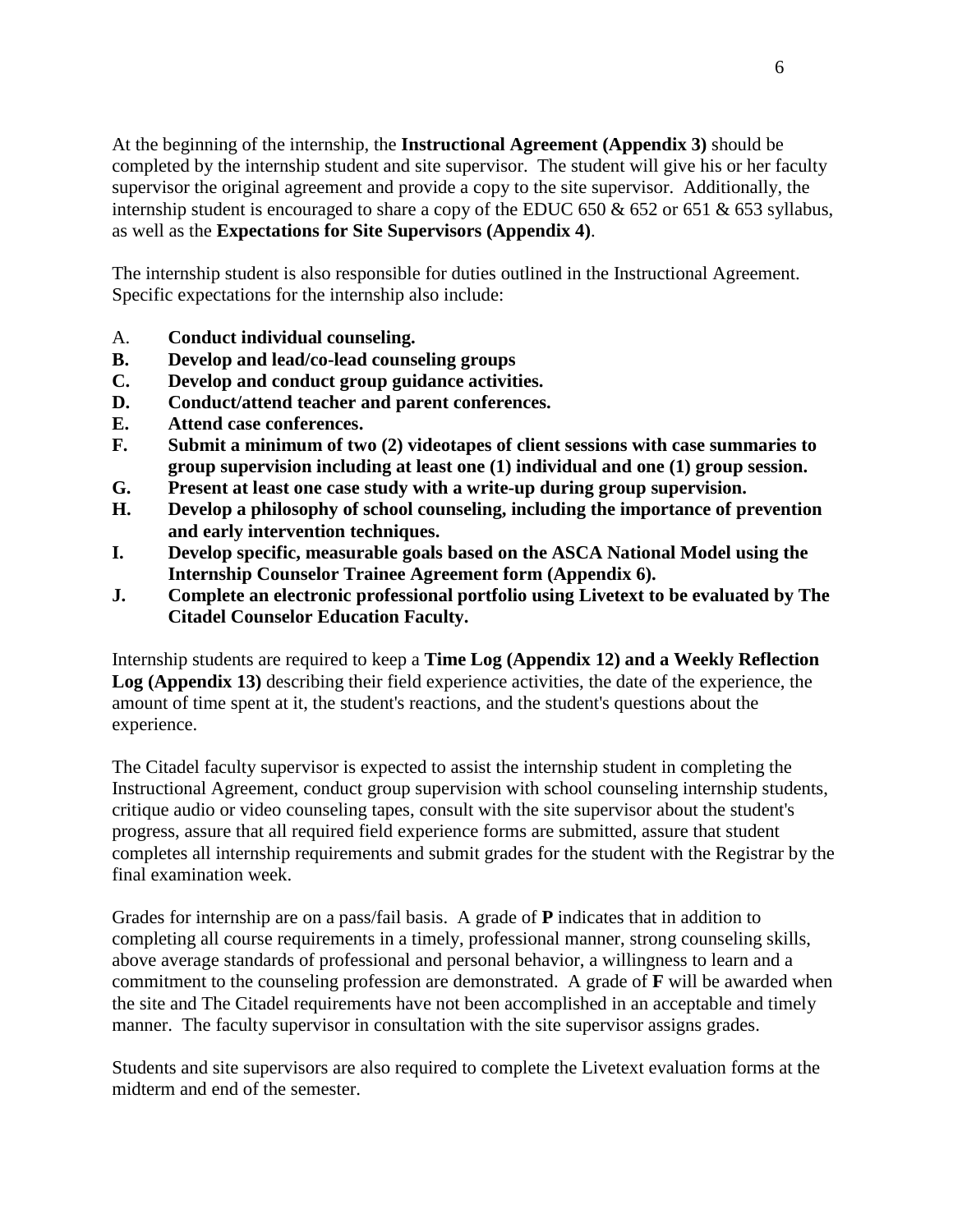The portfolio is completed using Livetext. A template is included within the Livetext system. Some suggested materials to include are: a resume, philosophy of school counseling, guidance lessons, group plans, other projects or materials from the program. An outline is also provided in Livetext.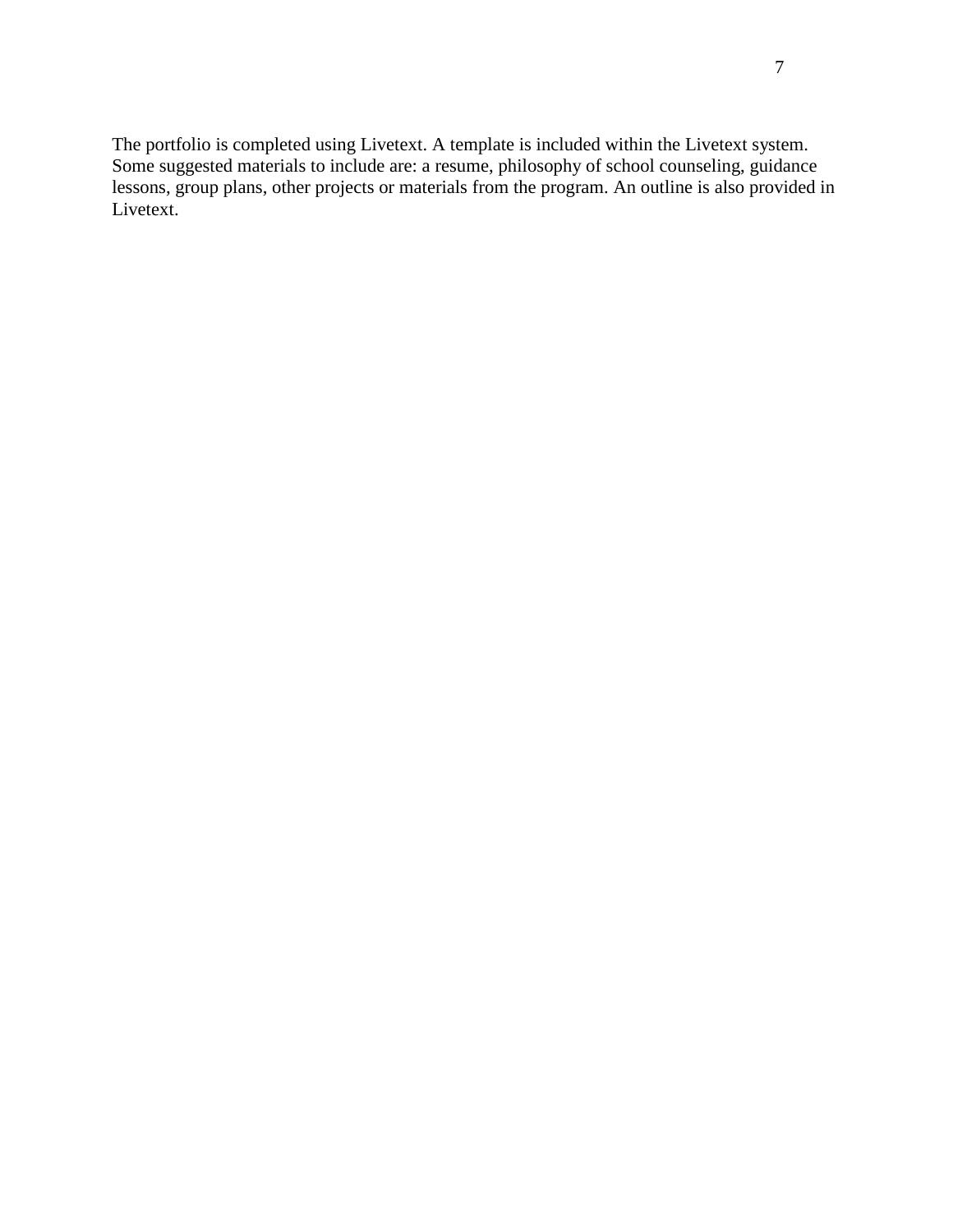# **The Citadel**

#### Appendix 1

# **School Counseling Practicum Application**

### **Due by the last Friday in September for Spring placement**

**Due by the last Friday in January for Fall placement**

| Student Name                                                                                                                                                                                                                                            |  |  |  |  |  |
|---------------------------------------------------------------------------------------------------------------------------------------------------------------------------------------------------------------------------------------------------------|--|--|--|--|--|
|                                                                                                                                                                                                                                                         |  |  |  |  |  |
|                                                                                                                                                                                                                                                         |  |  |  |  |  |
|                                                                                                                                                                                                                                                         |  |  |  |  |  |
| PLACEMENT PREFERENCE (This is only a request & not a guarantee): List schools you have contacted or would<br>be interested in as a possible placement.                                                                                                  |  |  |  |  |  |
| 1.<br>2.<br>3.<br>$\overline{4}$ .                                                                                                                                                                                                                      |  |  |  |  |  |
| If you have made a contact with a possible site supervisor (Name, phone# $\&$ email)<br>*Remember the School Counselor must be in his or her position a minimum of 2 years                                                                              |  |  |  |  |  |
| Please place an <b>X</b> for the applicable goal: Degree Seeking (M.Ed.) Certification Only                                                                                                                                                             |  |  |  |  |  |
| Elementary <sub>___</sub> Secondary___<br>What certification level are you seeking?                                                                                                                                                                     |  |  |  |  |  |
| When seeking employment what type of school are you currently interested?                                                                                                                                                                               |  |  |  |  |  |
| Enrolled in or completed EDUC 624: Basic Counseling Skills – Yes ______ No ______                                                                                                                                                                       |  |  |  |  |  |
| PRAXIS-II score The Professional School Counselor (421) - score must be greater than 155<br>*Your score needs to be on file with the Graduate College and you must present evidence of a passing score at the<br>beginning of the practicum experience. |  |  |  |  |  |

Rev: AHO – 4/2020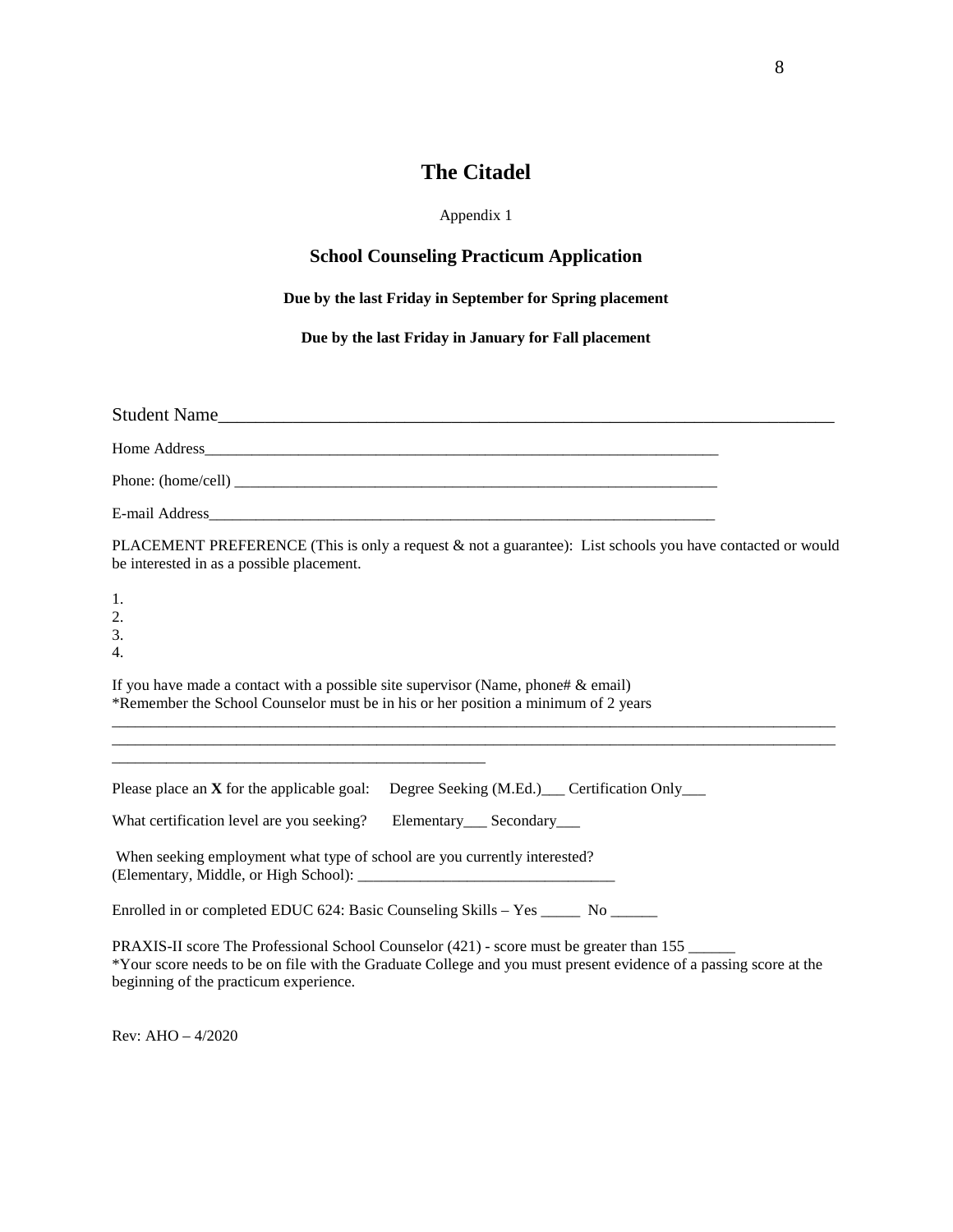| Course          | <b>Course Title</b>                                                | When Taken | Grade |
|-----------------|--------------------------------------------------------------------|------------|-------|
| <b>EDUC 500</b> | Foundations of American Education                                  |            |       |
| <b>EDUC 514</b> | The Exceptional Child in the School                                |            |       |
| <b>EDUC 522</b> | Critical Educ. Issues in a Multicultural Society                   |            |       |
| <b>PSYC 500</b> | Human Growth & Development                                         |            |       |
| <b>EDUC 592</b> | Content Area Reading and Writing                                   |            |       |
| <b>EDUC 512</b> | Data Collection & Analysis                                         |            |       |
| <b>EDUC 549</b> | <b>Applied Measurement Techniques</b>                              |            |       |
| <b>EDUC 515</b> | Introduction to the Counseling Profession                          |            |       |
| <b>EDUC 521</b> | Program Planning, Management & Evaluation                          |            |       |
| <b>EDUC 550</b> | Career Development                                                 |            |       |
| <b>EDUC 551</b> | Counseling Theory and Practice                                     |            |       |
| <b>EDUC 552</b> | Group Counseling                                                   |            |       |
| <b>EDUC 561</b> | <b>Counseling Diverse Populations</b>                              |            |       |
| <b>EDUC 624</b> | <b>Basic Counseling Skills</b><br>(must be taken before practicum) |            |       |

| COURSEWORK: Please indicate when you took the course and the grade earned. One or two courses may |  |
|---------------------------------------------------------------------------------------------------|--|
| be taken during the same semester as the Practicum in School Counseling.                          |  |

\*Please indicate if you have made any course substitutions.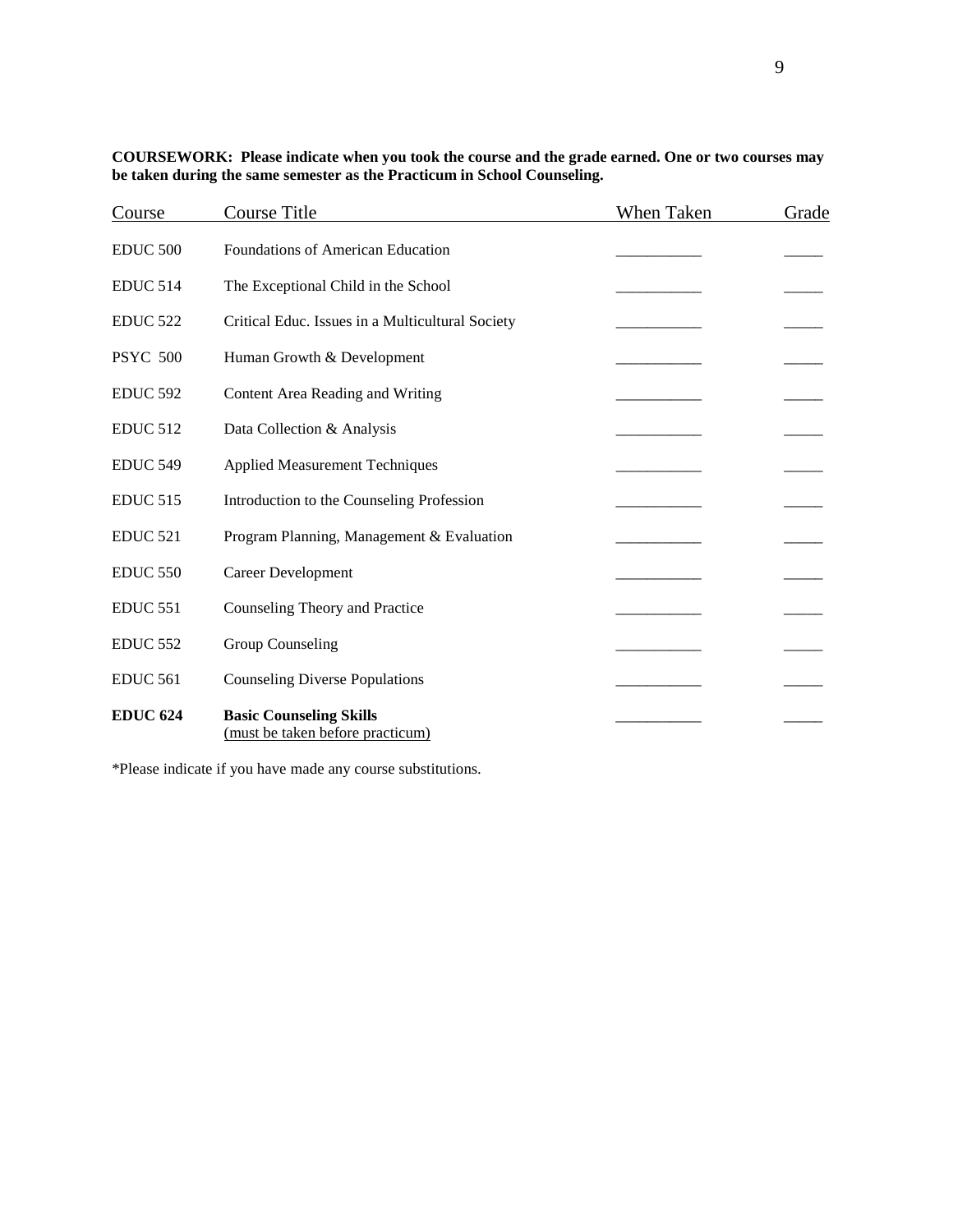# **The Citadel**

#### Appendix 2

#### **School Counseling Internship Application**

#### **Due by the last Friday in September for Spring placement**

**Due by the last Friday in January for Fall placement**

| Student Name |
|--------------|
|              |
|              |
|              |

PLACEMENT PREFERENCE (This is only a request & not a guarantee): List schools you have contacted or would be interested in as a possible placement.

\_\_\_\_\_\_\_\_\_\_\_\_\_\_\_\_\_\_\_\_\_\_\_\_\_\_\_\_\_\_\_\_\_\_\_\_\_\_\_\_\_\_\_\_\_\_\_\_\_\_\_\_\_\_\_\_\_\_\_\_\_\_\_\_\_\_\_\_\_\_\_\_\_\_\_\_\_\_\_\_\_\_\_\_\_\_\_\_\_\_\_\_\_ \_\_\_\_\_\_\_\_\_\_\_\_\_\_\_\_\_\_\_\_\_\_\_\_\_\_\_\_\_\_\_\_\_\_\_\_\_\_\_\_\_\_\_\_\_\_\_\_\_\_\_\_\_\_\_\_\_\_\_\_\_\_\_\_\_\_\_\_\_\_\_\_\_\_\_\_\_\_\_\_\_\_\_\_\_\_\_\_\_\_\_\_\_

1. 2. 3.

4.

If you have made a contact with a possible site supervisor (Name, phone#  $\&$  email) *\*Remember the School Counselor must be in his or her position a minimum of 2 years*

Please place an **X** for the applicable goal: Degree Seeking (M.Ed.) Certification Only

What certification level are you seeking? Elementary\_\_\_ Secondary\_\_\_

\_\_\_\_\_\_\_\_\_\_\_\_\_\_\_\_\_\_\_\_\_\_\_\_\_\_\_\_\_\_\_\_\_\_\_\_\_\_\_\_\_\_\_\_\_\_\_\_

When seeking employment what type of school are you currently interested? (Elementary, Middle, or High School): \_\_\_\_\_\_\_\_\_\_\_\_\_\_\_\_\_\_\_\_\_\_\_\_\_\_\_\_\_\_\_\_\_

Enrolled in or completed EDUC 624: Basic Counseling Skills - Yes \_\_\_\_\_ No \_\_\_\_\_\_

PRAXIS-II score The Professional School Counselor (421) - score must be greater than 155 \*Your score needs to be on file with the Graduate College and you must present evidence of a passing score at the beginning of the practicum experience.

Rev: AHO – 4/2020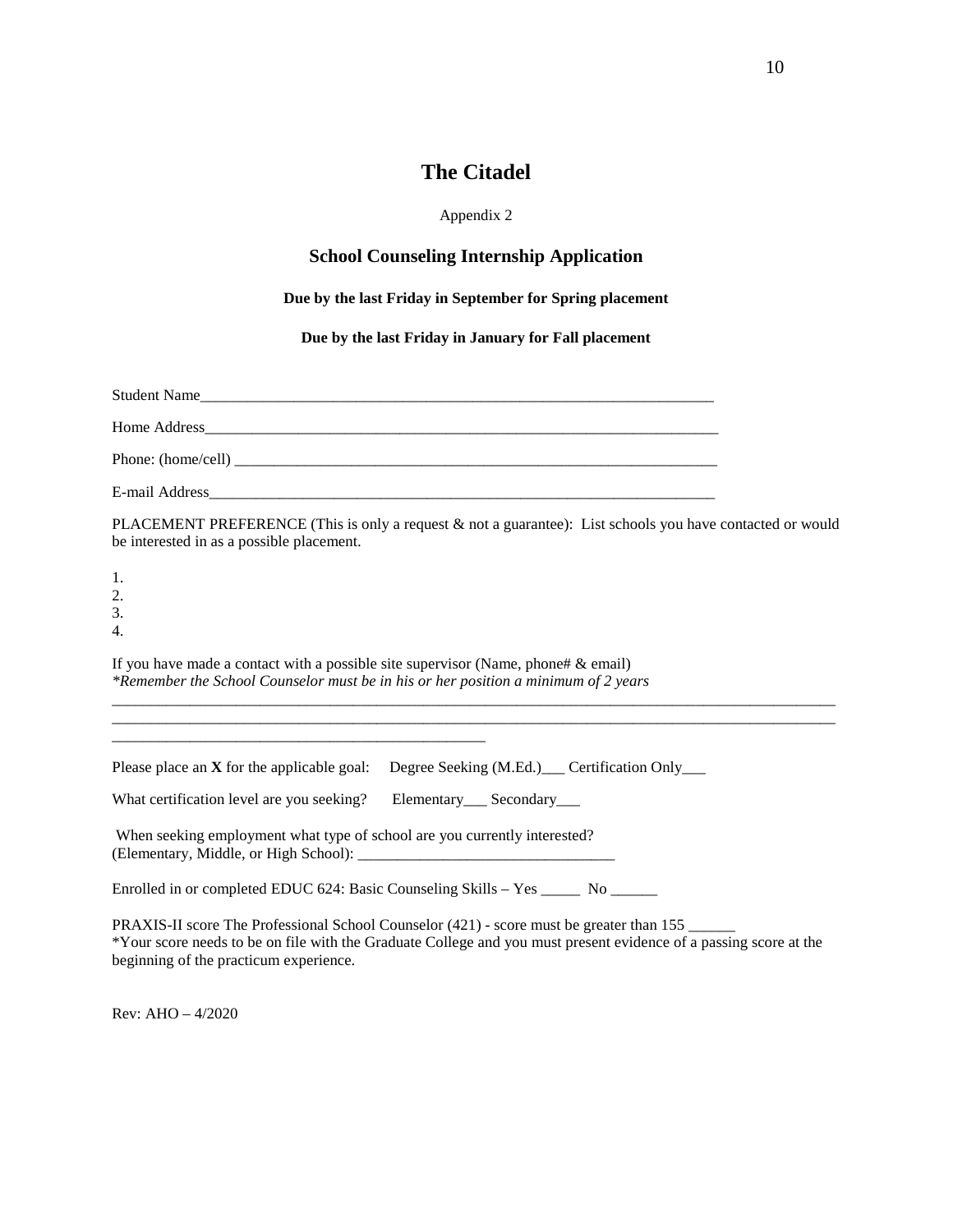| Course              | <b>Course Title</b>                                                | When Taken | Grade |
|---------------------|--------------------------------------------------------------------|------------|-------|
| <b>EDUC 500</b>     | Foundations of American Education                                  |            |       |
| <b>EDUC 514</b>     | The Exceptional Child in the School                                |            |       |
| <b>EDUC 522</b>     | Critical Educ. Issues in a Multicultural Society                   |            |       |
| <b>PSYC 500</b>     | Human Growth & Development                                         |            |       |
| <b>EDUC 592</b>     | Content Area Reading and Writing                                   |            |       |
| <b>EDUC 512</b>     | Data Collection & Analysis                                         |            |       |
| <b>EDUC 549</b>     | <b>Applied Measurement Techniques</b>                              |            |       |
| <b>EDUC 515</b>     | Introduction to the Counseling Profession                          |            |       |
| <b>EDUC 521</b>     | Program Planning, Management, & Evaluation                         |            |       |
| <b>EDUC 550</b>     | <b>Career Development</b>                                          |            |       |
| <b>EDUC 551</b>     | Counseling Theory and Practice                                     |            |       |
| <b>EDUC 552</b>     | Group Counseling                                                   |            |       |
| <b>EDUC 561</b>     | <b>Counseling Diverse Populations</b>                              |            |       |
| EDUC <sub>624</sub> | <b>Basic Counseling Skills</b>                                     |            |       |
| <b>EDUC 629</b>     | Practicum in School Counseling<br>(must be taken before practicum) |            |       |

**COURSEWORK: The courses below MUST be completed prior to enrollment in Internship. Under special conditions and with approval of the program coordinator, you may be able to take one course concurrently**  with the Internship. Please indicate when you took the course and the grade earned.

\*Please indicate if you have made any course substitutions.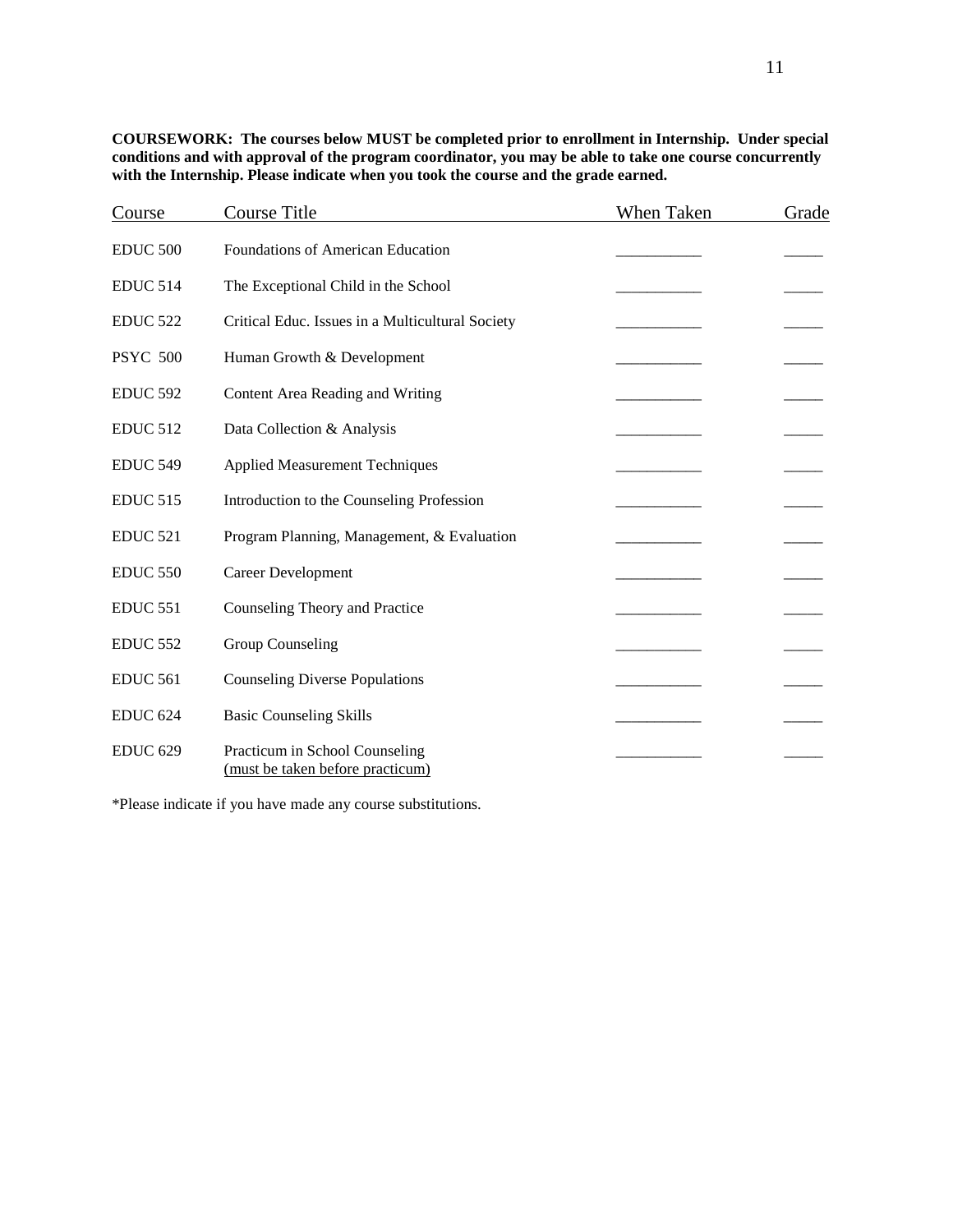## **The Citadel**

## **Zucker Family School of Education**

#### **Division of Counselor Education**

Appendix 3

#### **Instructional Agreement between The Citadel and**

**\_\_\_\_\_\_\_\_\_\_\_\_\_\_\_\_\_\_\_\_\_\_\_\_\_\_\_\_\_\_\_\_\_\_\_\_\_\_\_\_\_\_\_\_\_\_\_\_\_** Host School's Name

**\_\_\_\_\_\_\_\_\_\_\_\_\_\_\_\_\_\_\_\_\_\_\_\_\_\_\_\_\_\_\_\_\_\_\_\_\_\_\_\_\_\_\_\_\_\_\_\_\_** Host School's Address

**\_\_\_\_\_\_\_\_\_\_\_\_\_\_\_\_\_\_\_\_\_\_\_\_\_\_\_\_\_\_\_\_\_\_\_\_\_\_\_\_\_\_\_\_\_\_\_\_\_** Host School's City, State, and Zip Code

#### **I. General Provisions**

clarified.

This agreement, dated\_\_\_\_\_\_\_\_\_\_\_\_\_\_\_\_\_\_\_\_\_\_\_\_\_\_\_\_\_\_\_\_\_, confirms the arrangements mutually agreed upon between the Counselor Education Program at The Citadel and (participating school). In this agreement, the joint and separate responsibilities of each institution for the selection and field experiences of The Citadel Counselor Education counselor trainees during the academic semester/year are

#### **II. Purpose**

The parties specified in this Agreement have determined that they have a mutual interest in providing counselor trainee learning experiences for graduate students in the Participating School, which are consistent with the goals and objectives of the curriculum of the program in counselor education. The Counselor Education Program at The Citadel has determined that counselor trainee placements at the Participating School are consistent with the goals and objectives of the curriculum and will enhance the program of study. The purpose of this Agreement is to provide these learning experiences in the Participating School for a specified number of graduate students who are enrolled during the academic semester/year in EDUC 629, Practicum in School Counseling or EDUC 650/651, Internship in Elementary/Secondary School Counseling, at The Citadel.

#### **III. Term and Amount of Time**

Effective date for this Agreement shall be the date indicated above. It shall run continuously without necessity for renewal.

This Agreement may be terminated by either party upon written notice of at least sixty days, provided that such termination cannot occur during the middle of a regular semester and, provided that termination will not negatively affect counselor trainees currently placed in the Participating School

The site supervisor in the participating school will provide field training and supervision at times to be agreed upon by the site supervisor and The Citadel trainee for approximately \_\_\_\_\_hours per week for \_\_\_\_\_weeks to begin on \_\_\_\_\_\_\_\_\_\_\_\_\_\_\_\_\_(date). School counseling practicum trainees will participate in school counseling and counselingrelated activities for a minimum of 100 hours, and school counseling internship trainees will participate in school counseling and counseling-related activities for a minimum of 600 hours during the academic semester/year.

#### **IV. Compliance with The Citadel and Participating School Policies**

The Participating School will require school counselor trainee participating in Participating School activities to comply with its own operational policies and procedures. In the case of inconsistencies, however, The Citadel policies will supersede unless The Citadel Field Placement Coordinator for the Counselor Education Program and Participating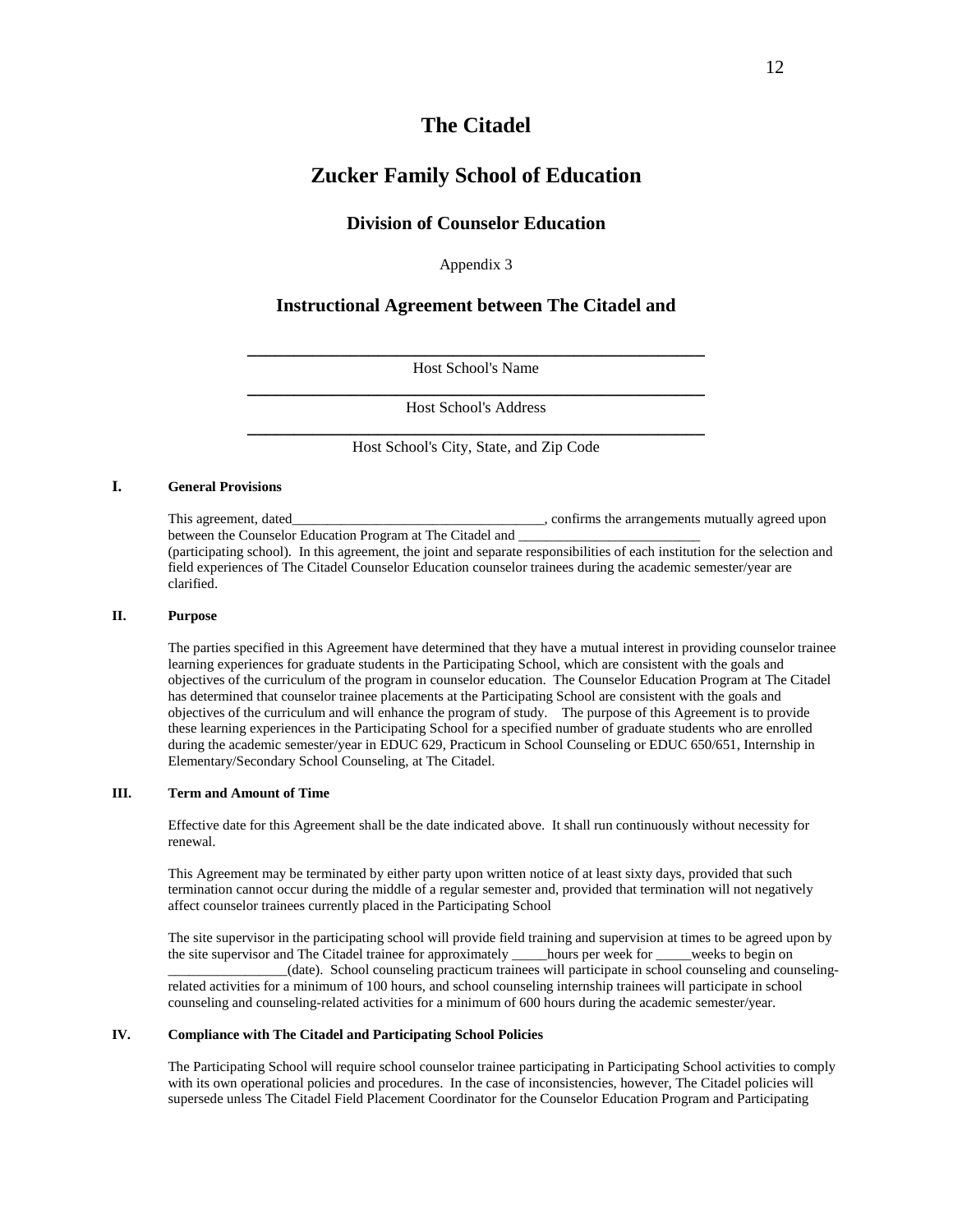Program agree on alternate provisions. The Participating School will provide copies of such policies and procedures to school counselor trainees assigned to work in the Participating School.

#### **V. Nondiscrimination**

Both The Citadel and the Participating School give mutual assurance that in performing their duties under this Agreement, they will not discriminate on the basis of race, sex, religion, national origin, age, sexual orientation, and disability. Reasonable accommodation for participation by persons with disabilities will be made in compliance with Section 504 of the Rehabilitation Act of 1973 and the Americans with Disabilities Act of 1990.

#### **VI. Monetary Compensation and Employment**

Counselor trainees placed in learning activities under this Agreement receive University credit toward an academic degree and/or certifications, including where appropriate, hourly units. Monetary compensation to counselor trainees is not provided under the terms in this agreement, and any agreement between the Participating School and a counselor trainee for monetary compensation to the counselor trainee must be separate from this Agreement.

Counselor trainees are not considered employees of either The Citadel or the Participating School except as agreed to between a counselor trainee and Participating School in a separate agreement.

#### **VII. Responsibilities of Participating School, The Citadel, and the Student/Trainee**

- A. The Participating School shall have the following responsibilities:
	- 1. Provide to counselor trainee and Counselor Education Program written policies and operational procedures to which counselor trainees are expected to adhere to while they are in Participating School setting.
	- 2. Participate in planning and evaluation sessions with counselor trainee.
	- 3. Provide timely mid-term and final evaluation of counselor trainee performance in the manner specified by The Citadel.
	- 4. Notify Faculty Supervisor of unsatisfactory performance or misconduct of a counselor trainee and provide documentation of any charge to the Faculty Supervisor for handling under The Citadel policies regulation of counselor trainee behavior and/or academic conduct. If the notice of an incident involving a counselor trainee reasonably suggests that a counselor trainee may be an imminent danger to the safety or property of others, the Participating School may dismiss the counselor trainee with immediate notice to Faculty Supervisor.
	- 5. Orient the counselor trainee to the mission, goals, and objectives of the Participating School, as well as to internal operating procedures.
	- 6. Provide the use of existing office space, privacy for counseling, use of available equipment and usual office supplies and clerical assistance necessary to the learning task.
	- 7. Allow the counselor trainee to obtain audio and/or video tapes for use in supervision of the counselor trainee's interactions with clients.
	- 8. Meet with the counselor trainee weekly for one hour of individual supervision.
	- 9. Provide such cases and student/client contacts as the Participating School and the Faculty

Supervisor deems appropriate for the counselor trainee's skill level and time allotted for the field experience.

- B. The Citadel Counselor Education Faculty Supervisor will have the following responsibilities:
	- 1. Participate in planning and evaluation regarding learning activities.
	- 2. Provide regular group supervision.
	- 3. Critique audio and/or videotapes of the counselor trainee's counseling experience.
	- 4. Consult with the Participating School supervisor about the counselor trainee's progress.
	- 5. Assure that all required field experience forms are submitted and that all internship requirements are completed.
	- 6. Maintain confidentiality regarding client information obtained during supervision.
	- 7. Confer with Participating School if trainee experiences need to be changed or altered.
	- 8. Submit a grade for the counselor trainee.
- C. The Citadel School Counselor Trainee will have the following responsibilities:
	- 1. Attend orientation sessions regarding the learning activity.
	- 2. Adhere to the policies and operational procedures of the Participating School and The Citadel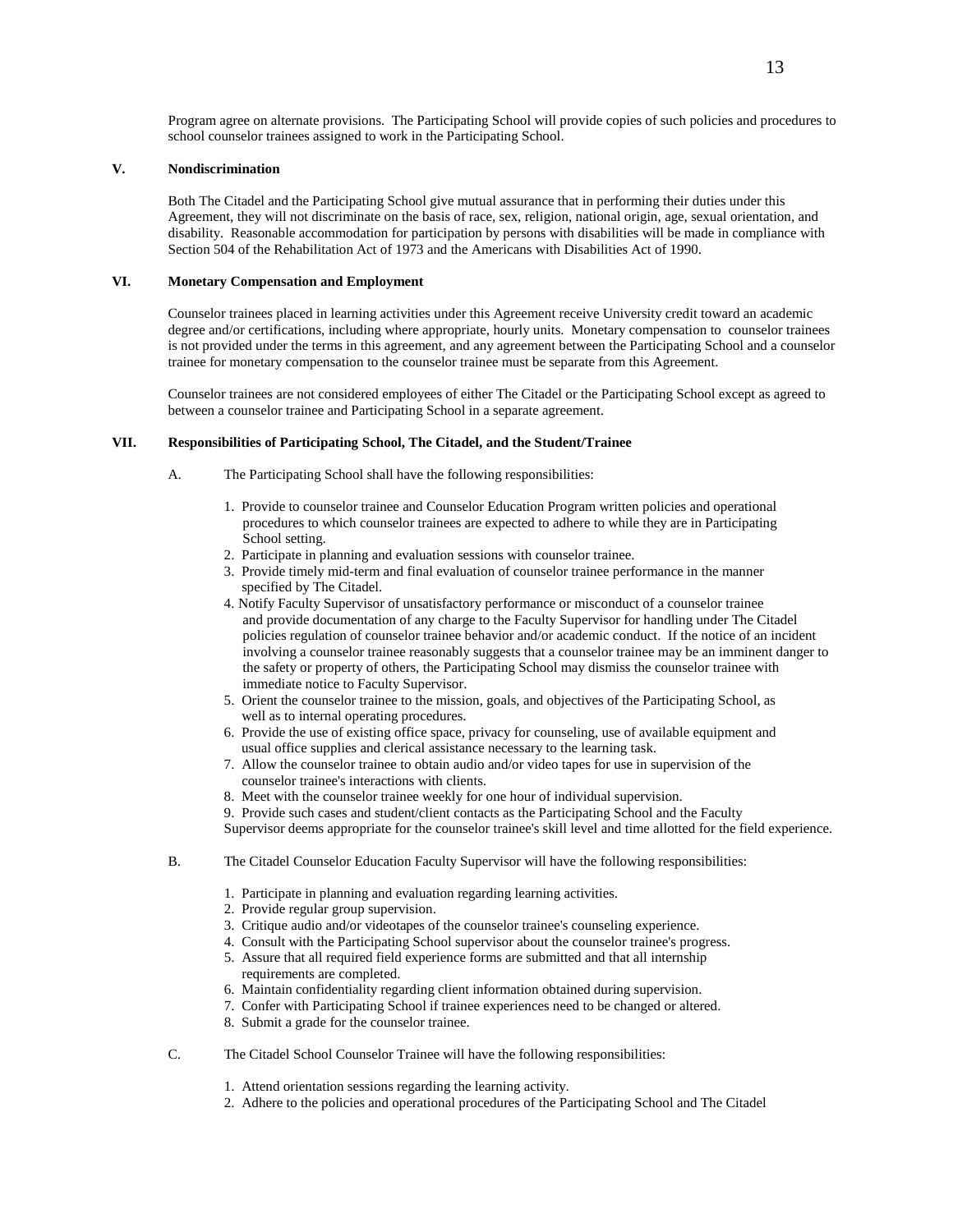Counselor Education Program.

- 3. Give prior notice of necessary absence to appropriate Participating School and Counselor Education Program personnel.
- 4. Participate in all individual or group meetings/supervision sessions associated with field experience.
- 5. Provide personal transportation to and from field experience.
- 6. Complete a minimum of 100 clock hours of supervised experience, including a minimum of 40 hours in direct service work and 60 hours in other activities compatible with a professional's role for a school counseling practicum.
- 7. Complete a minimum of 600 clock hours of supervised experience, including a minimum of 240 hours in direct service work and 360 hours in other activities compatible with a professional's role for a school counseling internship.
- 8. Complete the necessary forms for evaluation by Final Exam week.
- 9. Keep a log book describing field experience activities, the date of the experience, the amount of time spent in the activity, the trainee's reactions to the experience, and any questions arising from the experience.
- 10. Share practicum/internship syllabus with supervisor at Participating School.
- 11. Attend meetings with host supervisor.
- 12. Arrange site visits from Faculty Supervisor with Supervisor at Participating School.
- 13. Comply with The Citadel and Participating School supervision requirements.
- 14. Maintain professional standards of confidentiality of client and Participating School information.
- 15. Maintain professional liability insurance.
- 16. Sign instructional agreement, give original to supervisor at The Citadel, and provide copy to host supervisor.

#### **Host Agency Approval Section**

For and on behalf of Participating School Date  $\overline{\phantom{a}}$  ,  $\overline{\phantom{a}}$  ,  $\overline{\phantom{a}}$  ,  $\overline{\phantom{a}}$  ,  $\overline{\phantom{a}}$  ,  $\overline{\phantom{a}}$  ,  $\overline{\phantom{a}}$  ,  $\overline{\phantom{a}}$  ,  $\overline{\phantom{a}}$  ,  $\overline{\phantom{a}}$  ,  $\overline{\phantom{a}}$  ,  $\overline{\phantom{a}}$  ,  $\overline{\phantom{a}}$  ,  $\overline{\phantom{a}}$  ,  $\overline{\phantom{a}}$  ,  $\overline{\phantom{a}}$ School Site Supervisor and Title School Principal or Director of Guidance **Practicum/Internship Agreement** This is an agreement between\_\_\_\_\_\_\_\_\_\_\_\_\_\_\_\_\_\_\_\_\_\_\_\_\_\_\_\_\_\_\_\_\_, a student in the Counselor Education Program at The Citadel and The Citadel. I have read the contractual agreement between The Citadel and \_\_\_\_\_\_\_\_\_\_\_\_\_\_\_\_\_\_\_\_\_\_\_\_(Host) and agree to abide by the **Counselor Trainee's Responsibilities** section. \_\_\_\_\_\_\_\_\_\_\_\_\_\_\_\_\_\_\_\_\_\_\_\_\_\_\_\_\_\_\_\_\_\_\_\_\_\_\_ \_\_\_\_\_\_\_\_\_\_\_\_\_\_\_\_\_\_\_\_\_\_\_\_\_\_\_\_\_\_\_\_\_\_\_\_ School Counselor Trainee Date Date The Citadel Internship Faculty Date

The Citadel Program Coordinator Date

\_\_\_\_\_\_\_\_\_\_\_\_\_\_\_\_\_\_\_\_\_\_\_\_\_\_\_\_\_\_\_\_\_\_\_\_\_\_\_\_\_\_\_\_\_\_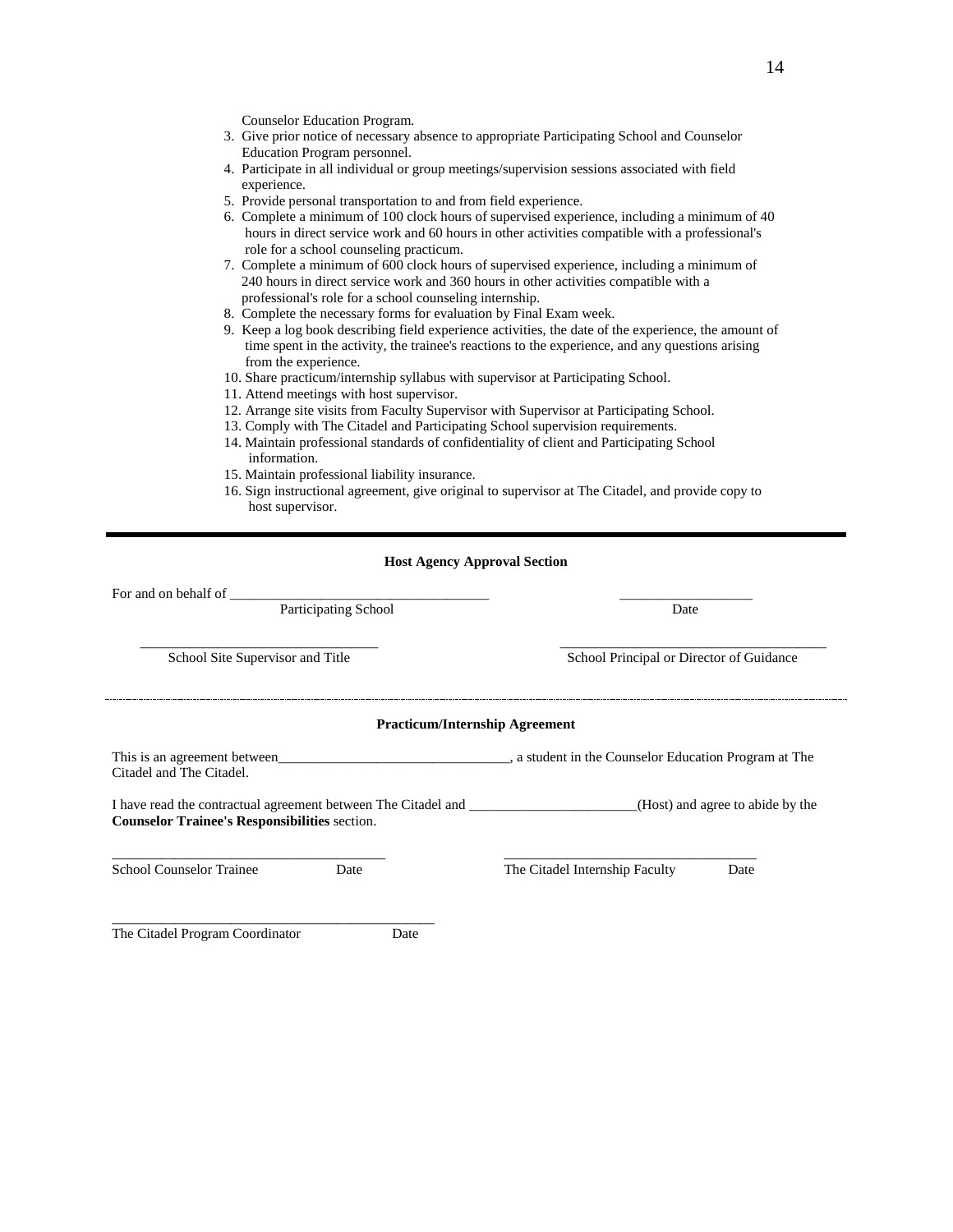# **The Citadel Zucker Family School of Education Counselor Education**

#### **Expectations for Site Supervisors**

Site supervisors must hold a minimum of a master's degree in counseling or a related profession with equivalent qualifications, including two years of work experience in their current role as a school counselor. The site supervisor must have appropriate certification as a school counselor in the state of South Carolina. In addition, site supervisors are expected to attend the Counselor Education Site Supervisor Training at least one time during each academic year.

Site supervisors are also expected to provide practicum and internship counselor trainees a minimum of one hour of face-to-face individual supervision each week. During this supervision period, trainees may present cases for feedback, solicit explanation on guidance and counseling curriculums and materials, or be provided information on any school counseling concern. It is the student's responsibility to have questions and cases ready for supervision. This activity is designed to facilitate the counselor trainee's professional development where the student is in charge of the supervision hour. It is expected that the site supervisor will provide feedback and answer questions--the supervisor is not expected to plan activities for this hour of supervision.

Site supervisors are encouraged to provide adequate orientation to the comprehensive counseling program. Gradually the counselor trainee is to be given individuals and groups as well as other counselor activities. (The emphasis in the practicum is on individual and group counseling. The internship is to include all activities a school counselor typically engages in during the experience.) It is expected that toward the end of the experience that the counselor trainee be functioning as independently as possible.

Specific expectations for site supervisors are as follows:

- A. Introduce the counselor trainee to administrators, supervisors, fellow teachers, and other persons with whom the counselor is regularly in contact while on the job.
- B. Provide the counselor trainee with information concerning the policies and procedures of the guidance and counseling office, places where materials are to be found in school, general school regulations, emergency procedures, and general duties of the counselor.
- C. After the initial observation period, plan activities with the counselor trainee that will provide experiences in the areas of individual, group, and classroom work with students; consultation with parents, teachers, administrators, staff, and community professionals; and program planning and evaluation. Counselor trainees are expected to audio/videotape a counseling session by the second week of the semester. Therefore, helping the counselor trainee secure consent forms early in the semester will aid the trainee with this assignment.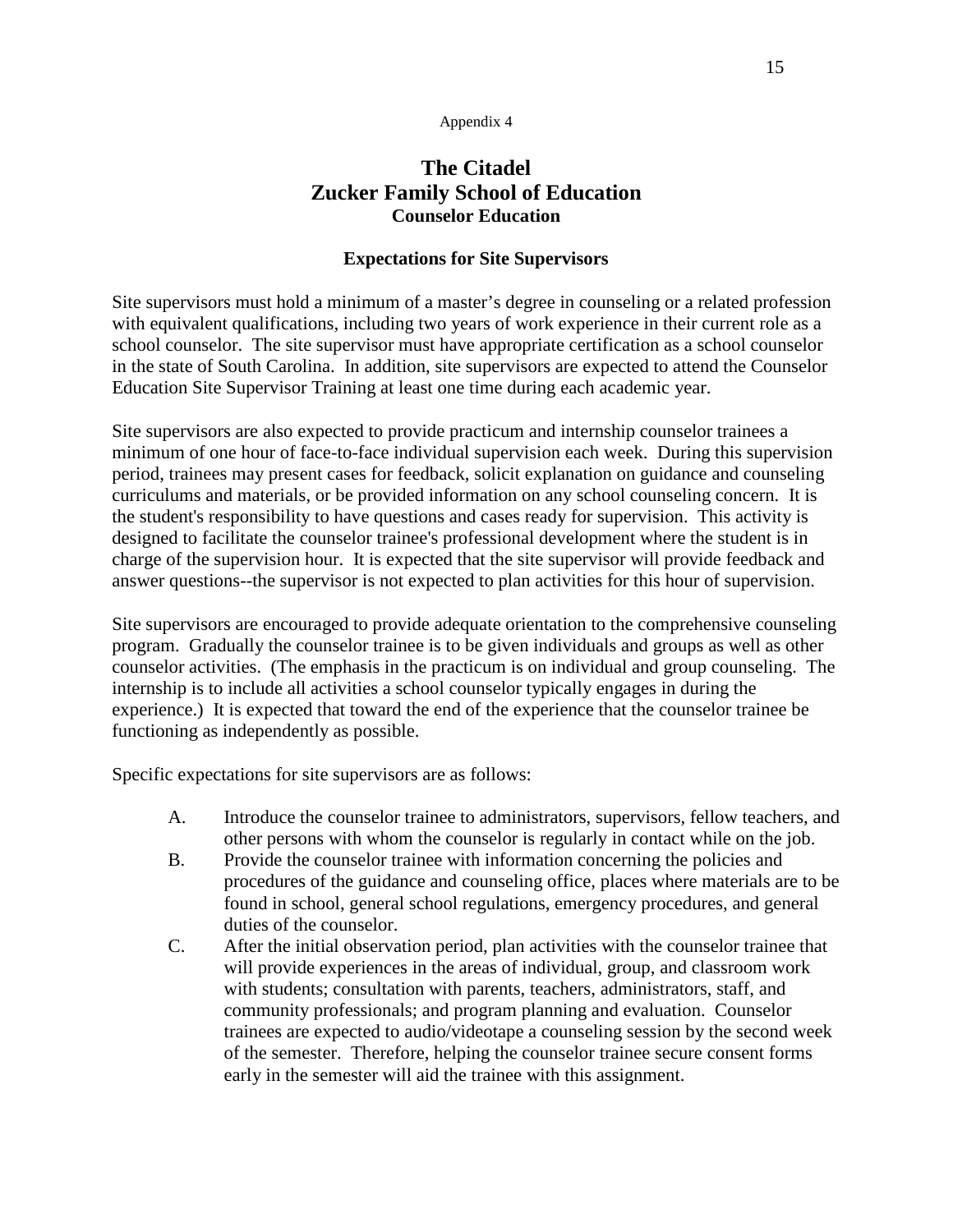- D. Review and sign weekly time log sheets used by the counselor trainee to document practicum/internship hours.
- E. Advise the Coordinator of Field Placement or The Citadel faculty supervisor of any problems which arise in connection with the Counselor Education program.
- F. Complete Mid-term and Final Evaluations of the counselor trainee.

The following is a list of specific areas that on-site supervision should include:

- ♦ School counseling curriculum development
- $\bullet$  Crisis plans
- ♦ Permission and confidentiality regarding counseling and recording sessions
- $\triangleleft$  Record keeping
- ♦ Appraisal needs
- ♦ IEP, 504, and other programs/meetings
- $\bullet$  Individual counseling
- $\triangleleft$  Group counseling
- ♦ Classroom counseling programs
- ♦ Parent and teacher contacts
- ♦ Professional development

In addition, the supervision hour should include:

- ♦ A basic evaluation of counseling skills in the beginning and at the end of the field experience.
- ♦ Direction regarding expectations for the experience weekly and as a whole.
- $\triangleleft$  Teaching of new skills.
- ♦ Observation of the counselor trainee practicing counseling skills.
- ♦ Evaluation and constructive feedback of outcomes.
- ♦ Debriefing and discussion regarding specific cases.
- ♦ Application to counseling theory.
- ♦ Stress management.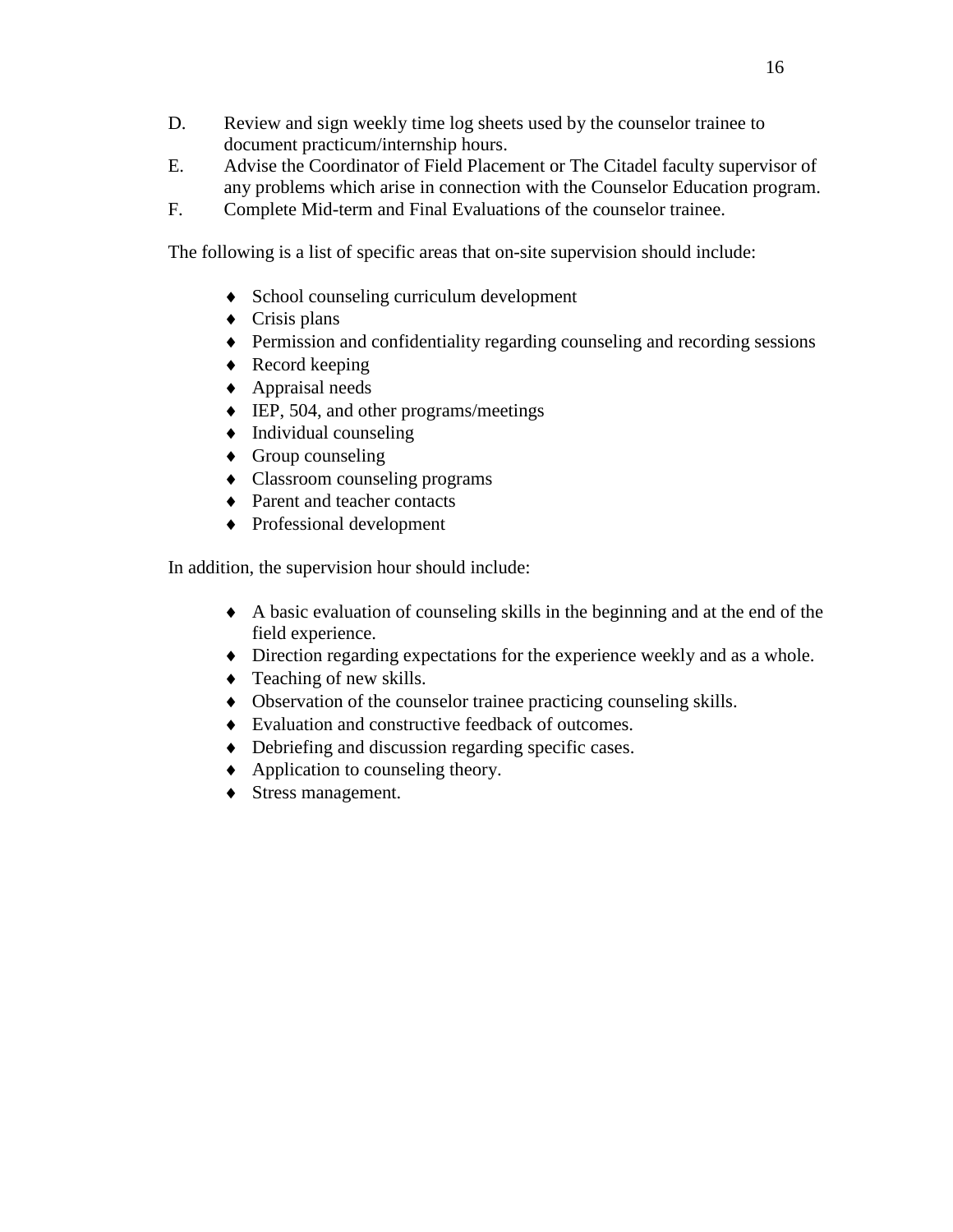#### **The Citadel Zucker Family School of Education Division of Counselor Education Practicum Counselor Trainee Agreement**

Please discuss the following outline with your site supervisor and list the activities you would like complete during the practicum experience.

• **Activities**

Individual Counseling:

Group Counseling:

Classroom Guidance:

Related Activities:

• School Counselor/Site Supervisor

Provide one (1) hour of face-to-face supervision weekly including biweekly consultation with The Citadel faculty supervisor.

Be in regular (biweekly) communication with The Citadel Faculty Supervisor by phone or e-mail with any updates or concerns.

| <b>Signatures</b><br>$\bullet$ |       |
|--------------------------------|-------|
|                                | Date: |
|                                | Date: |
|                                | Date: |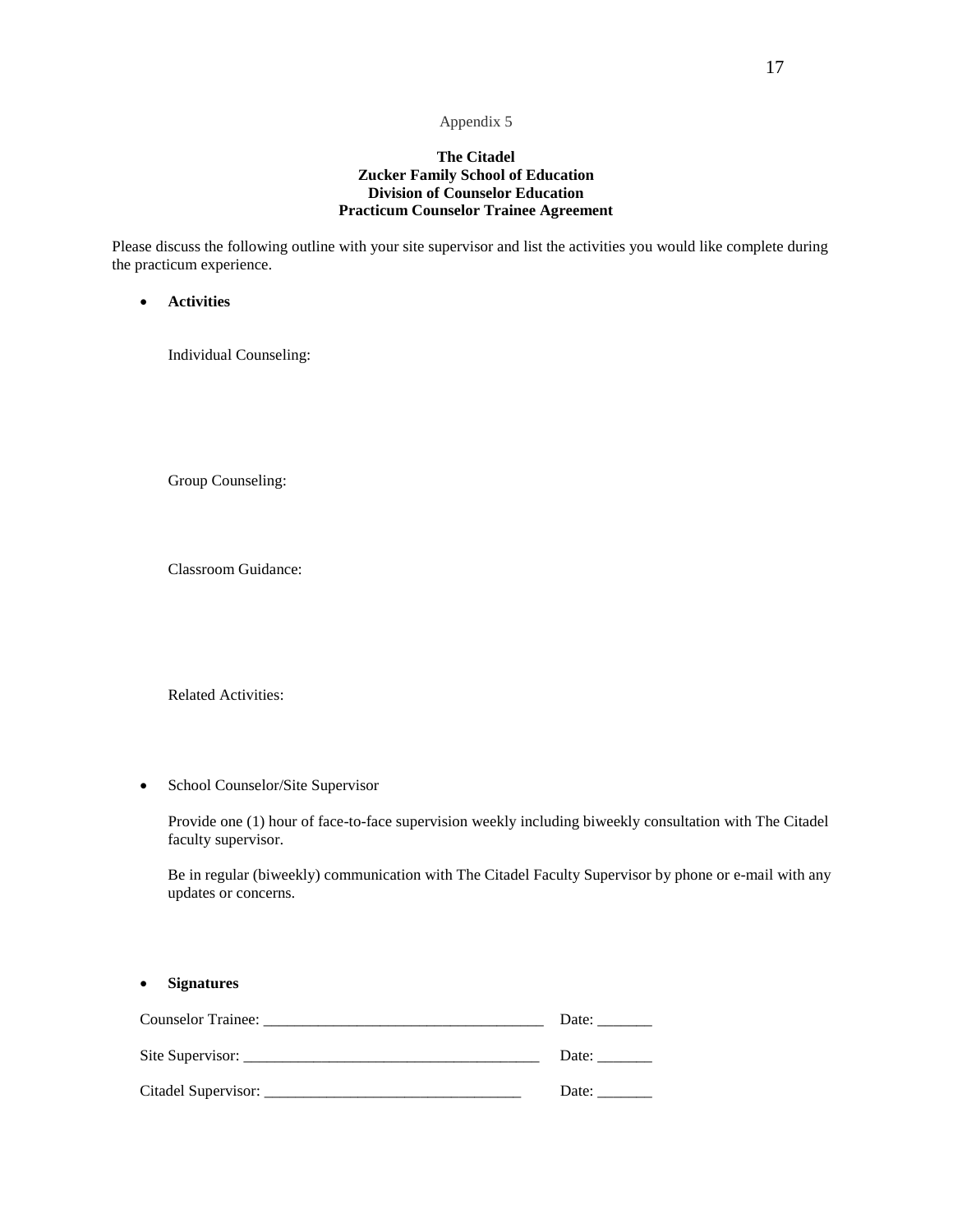#### The Citadel Zucker Family School of Education Division of Counselor Education Internship Counselor Trainee Agreement

Outline your proposed field experience using the ASCA National Model (2019) to list the activities you will complete during the experience, as well as percentage of time spent on each area.

• Activities

Define –

Manage -

Deliver –

Assess -

• School Counselor/Site Supervisor

Provide one (1) hour of face-to-face supervision weekly including biweekly consultation with The Citadel faculty supervisor.

Be in regular (biweekly) communication with The Citadel Faculty Supervisor by phone or e-mail with any updates or concerns.

• Signatures

| Counselor Trainee: | Date: |
|--------------------|-------|
| Site Supervisor:   | Date: |
|                    | Date: |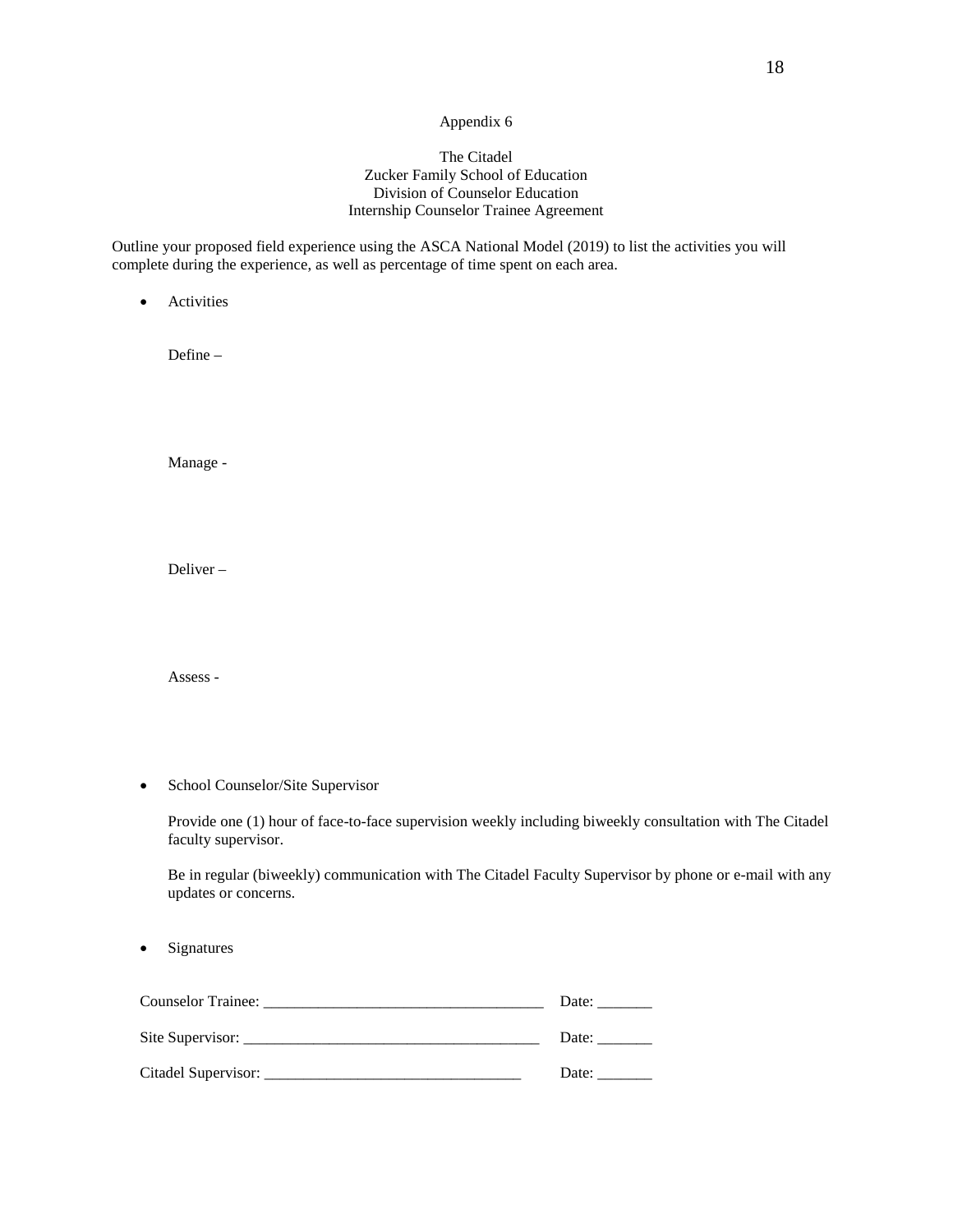#### Consent for Counseling Services (sample)

As parent/guardian of\_\_\_\_\_\_\_\_\_\_\_\_\_\_\_\_\_\_\_\_\_\_\_\_\_\_\_\_, I hereby give permission for counseling services by The Citadel school counseling trainee who is completing an internship/practicum with

\_\_\_\_\_\_\_\_\_\_\_\_\_\_\_\_\_\_\_\_\_\_\_\_\_\_\_\_\_\_\_\_\_\_\_. I understand that these services are strictly confidential and that the content of the session(s) and case records will be maintained according to the ethical standards of the counseling profession in accordance with the American Counseling Association and the American School Counselor Association.

I further understand that this school counseling trainee is an advanced graduate student of The Citadel who is directly supervised by School of Education faculty members. I understand that any conference, evaluation, or relevant information concerning my child's counseling session may be discussed with appropriate faculty supervisor(s) and graduate students as part of the training program. In addition, the school counseling trainee will receive on-site supervision from the school counselor assigned to this school.

Permission is given to audiotape/videotape part or all of counseling sessions. I understand that this material will be used for the purposes of professional training, professional consultation, or service evaluation.

Please feel free to call the school counselor or school counseling trainee if you have questions.

\_\_\_\_\_\_\_\_\_\_\_\_\_\_\_\_\_\_\_\_\_\_\_\_ \_\_\_\_\_\_\_\_\_\_\_\_\_\_\_\_\_\_\_\_\_\_

Parent/Guardian Signature Date School Counseling Trainee Date

\_\_\_\_\_\_\_\_\_\_\_\_\_\_\_\_\_\_\_\_\_\_\_\_\_\_\_\_\_\_\_\_\_\_\_ \_\_\_\_\_\_\_\_\_\_\_\_\_\_\_\_\_\_\_\_\_\_\_\_\_\_\_\_\_\_

Phone or E-mail Phone or E-mail

\_\_\_\_\_\_\_\_\_\_\_\_\_\_\_\_\_\_\_\_\_\_\_\_\_\_\_\_\_\_\_\_\_\_\_ On-Site Supervisor Date

\_\_\_\_\_\_\_\_\_\_\_\_\_\_\_\_\_\_\_\_\_\_\_\_ Phone or E-mail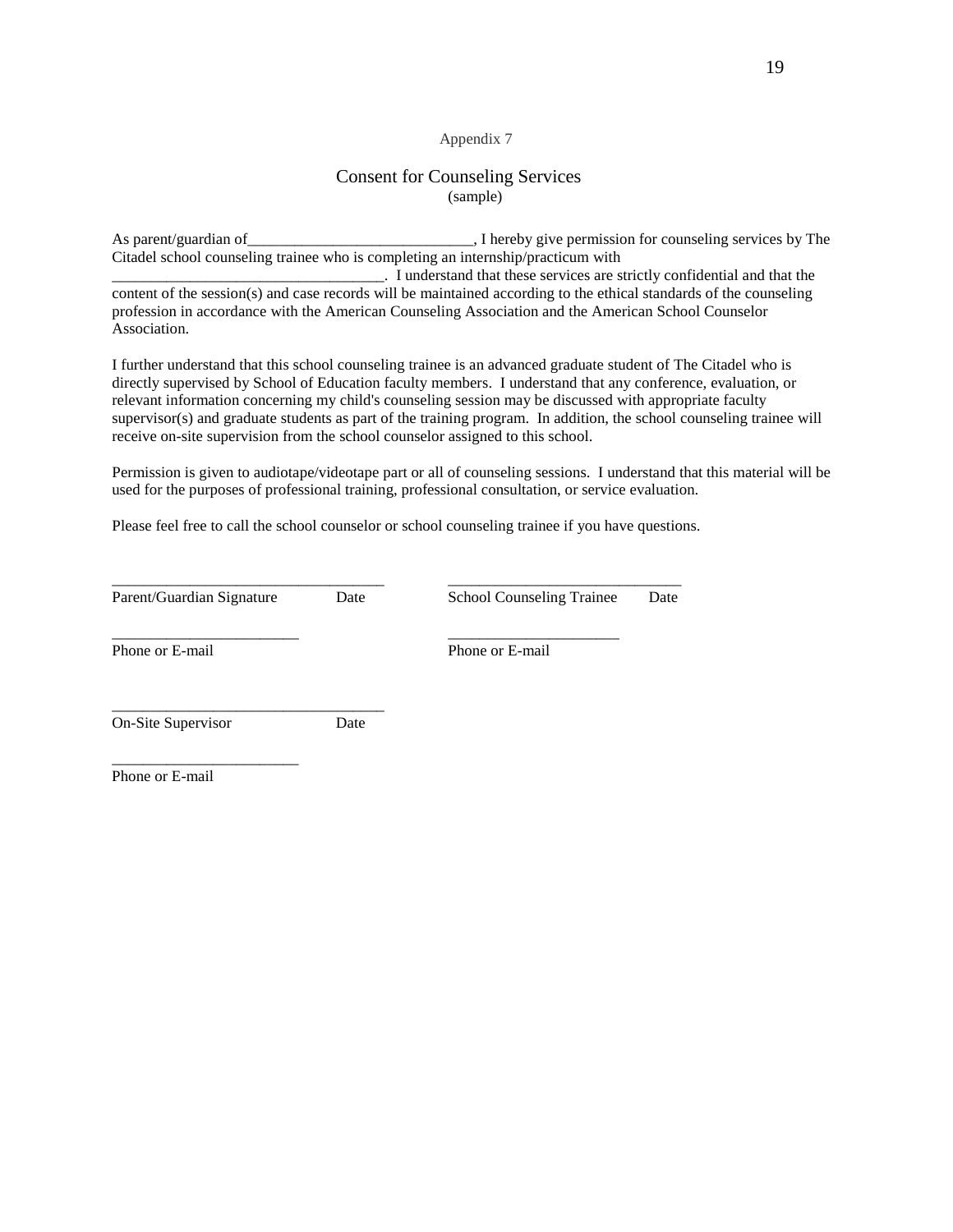## Confidential

| Student Client: (First Name or Initials)       |                  |  |  |  |  |
|------------------------------------------------|------------------|--|--|--|--|
| Date of Session: (Day of Week, Month/Day/Year) |                  |  |  |  |  |
| Session #:                                     | Type of Session: |  |  |  |  |
| <b>Start Time:</b>                             | Stop Time:       |  |  |  |  |

Presenting Problem:

Referred by:

Session Goals:

Impressions / Observations:

Date and Plan for Next Meeting:

Counselor Signature: \_\_\_\_\_\_\_\_\_\_\_\_\_\_\_\_\_\_\_\_\_\_\_\_\_\_\_\_\_\_\_\_\_\_\_\_\_\_\_\_

Site Supervisor Signature: \_\_\_\_\_\_\_\_\_\_\_\_\_\_\_\_\_\_\_\_\_\_\_\_\_\_\_\_\_\_\_\_\_\_\_\_\_\_\_\_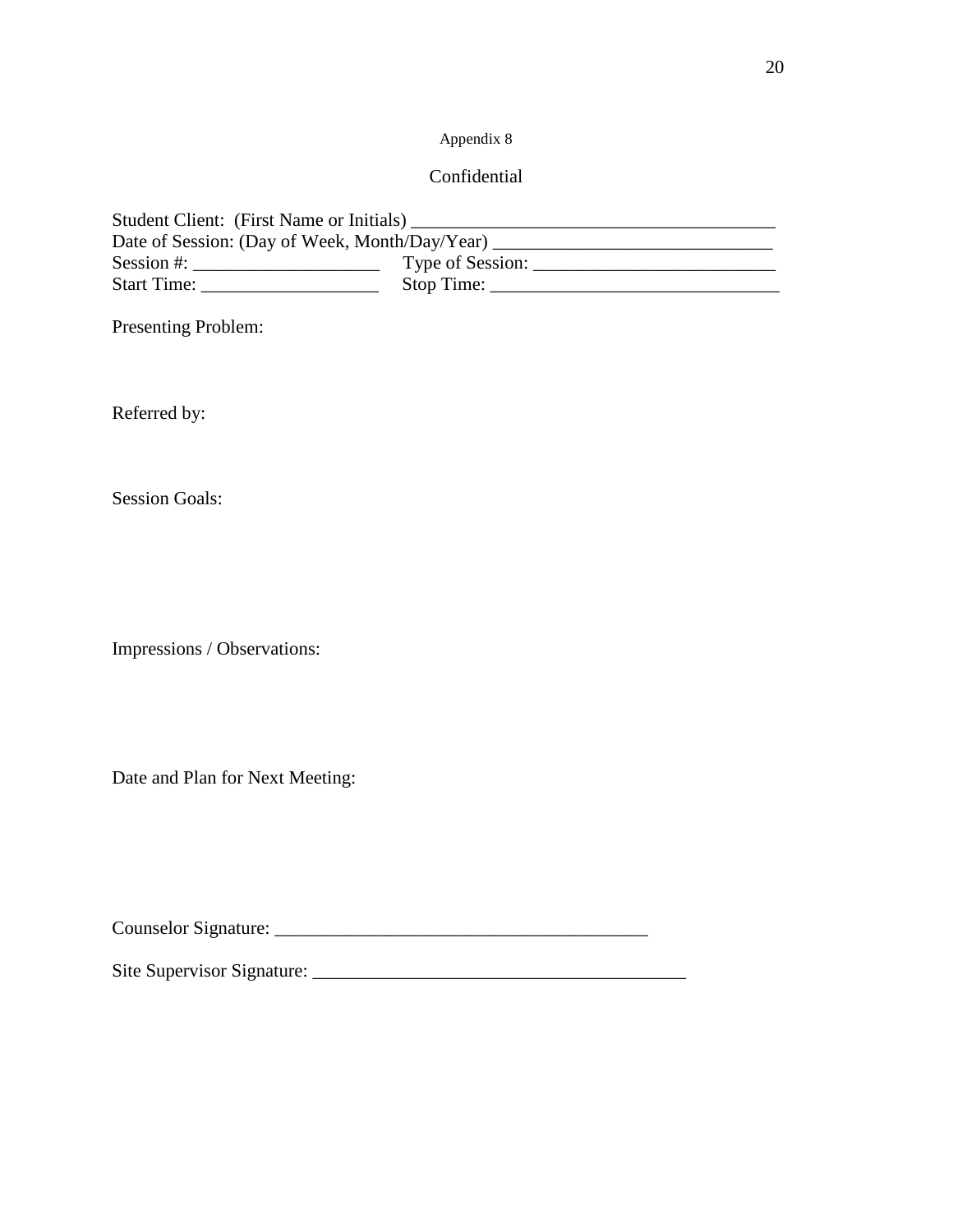#### **Instructions for Time Log**

The Time Log will accompany the Practicum/Internship Daily Log. Students will transfer total hours to the Daily Log and specify hours by type (Direct/Indirect).

- 1. Record the date for each activity or grouping of activities. On the sample time log, this counselor conducted individual counseling with 3 clients. It was grouped together because all of it was individual counseling. However, on the same day, this counselor planned career-related activities with a  $5<sup>th</sup>$  grade teacher. This was placed on a separate line.
- 2. Beside each activity, indicate whether the activity was a direct or indirect service. Please see definitions for direct or indirect service in Appendix 6.
- 3. Determine the category for each activity (i.e., Responsive Services, Guidance Curriculum, Individual Planning, or System Support). Once this is determined, write the amount of time (in hours and/or minutes) under the appropriate category heading. Again, indicate if the service was Direct or Indirect.
- 4. At the bottom of the Time Log, total the minutes/hours under each category heading for that sheet of the log only. Keep Direct and Indirect Service time separate.
- 5. Below the Total Minutes for Sheet, total the minutes/hours for entire Practicum/Internship time. Keep Direct and Indirect Service time separate.
- 6. The Site Supervisor at the Participating School and the Counselor Trainee signs each Time Log Sheet.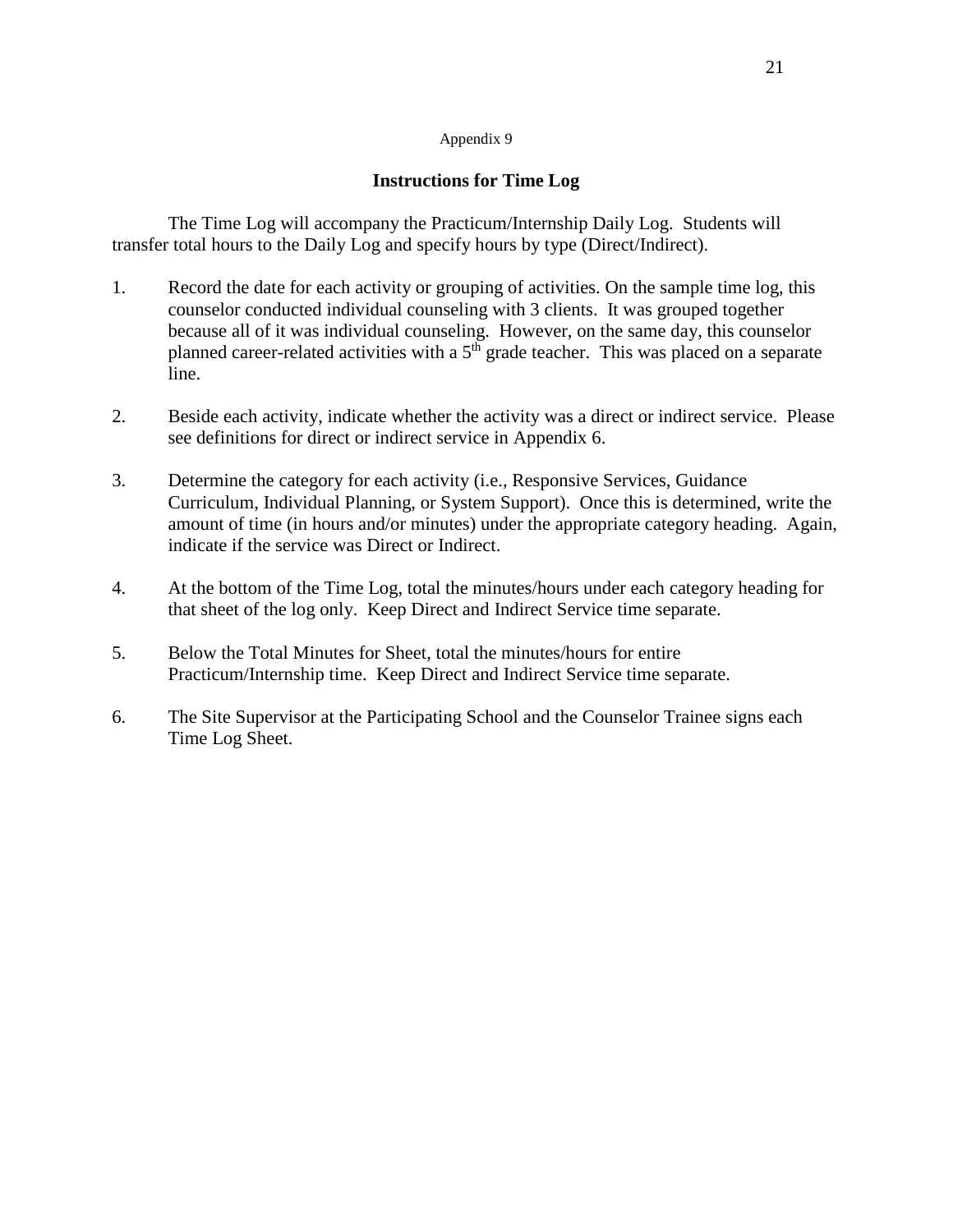| Date          | <b>Activity-Direct vs. Indirect</b>                                                                             | <b>Responsive</b><br><b>Services</b> | Guidance<br><b>Curriculum</b>               | <b>Individual</b><br><b>Planning</b> | <b>Indirect Student</b><br><b>Services</b> |
|---------------|-----------------------------------------------------------------------------------------------------------------|--------------------------------------|---------------------------------------------|--------------------------------------|--------------------------------------------|
| $1 - 23 - 19$ | Individual counseling with 3 clients (D)                                                                        | 1 hour, 45 minutes $(D)$             |                                             |                                      |                                            |
| $1 - 23 - 19$ | 2 classroom guidance lessons (D)                                                                                |                                      | 1 hour, 15 minutes (D)                      |                                      |                                            |
| $1 - 23 - 19$ | Worked with 5 <sup>th</sup> grade teacher to plan career-related activities<br>for students in computer lab (I) |                                      | 1 hour $(I)$                                |                                      |                                            |
| $1 - 24 - 19$ | Reviewed test results for meeting with student (I)                                                              |                                      |                                             | 30 minutes (I)                       |                                            |
| $1 - 24 - 19$ | Met with student to review career test results and make plans<br>for future $(D)$                               |                                      |                                             | $1$ hour $(D)$                       |                                            |
| $1 - 24 - 19$ | Researched materials to put in parent brochure (I)                                                              |                                      |                                             |                                      | 40 minutes (I)                             |
| $1 - 25 - 19$ | Attended in-service on the S.C. Comprehensive Developmental<br>Guidance and Counseling Program Model            |                                      |                                             |                                      | $6$ hours $(I)$                            |
| $1 - 26 - 19$ | Lunchroom Duty (I)                                                                                              |                                      |                                             |                                      | 50 minutes (I)                             |
| $1 - 26 - 19$ | 3 self-esteem groups (D)                                                                                        | 2 hours, $10$ minutes $(D)$          |                                             |                                      |                                            |
| $1 - 26 - 19$ | Planning for career day (I)                                                                                     |                                      | 2 hours (I)                                 |                                      |                                            |
|               |                                                                                                                 |                                      |                                             |                                      |                                            |
|               |                                                                                                                 |                                      |                                             |                                      |                                            |
|               |                                                                                                                 |                                      |                                             |                                      |                                            |
|               |                                                                                                                 |                                      |                                             |                                      |                                            |
|               |                                                                                                                 |                                      |                                             |                                      |                                            |
|               |                                                                                                                 |                                      |                                             |                                      |                                            |
|               |                                                                                                                 |                                      |                                             |                                      |                                            |
|               |                                                                                                                 |                                      |                                             |                                      |                                            |
|               |                                                                                                                 |                                      |                                             |                                      |                                            |
|               |                                                                                                                 |                                      |                                             |                                      |                                            |
|               |                                                                                                                 |                                      |                                             |                                      |                                            |
|               |                                                                                                                 |                                      |                                             |                                      |                                            |
|               |                                                                                                                 |                                      |                                             |                                      |                                            |
|               |                                                                                                                 |                                      |                                             |                                      |                                            |
|               |                                                                                                                 |                                      |                                             |                                      |                                            |
|               |                                                                                                                 |                                      |                                             |                                      |                                            |
|               |                                                                                                                 |                                      |                                             |                                      |                                            |
|               | <b>Total Hours/Minutes for Sheet</b>                                                                            | 3 hours, 55 minutes (D)              | 1 hour, 15 minutes $(D)$<br>3 hours (I)     | $1$ hour $(D)$<br>30 minutes (I)     | 7 hours, 30 minutes (I)                    |
|               | <b>Total Hours/Minutes for Practicum/Internship</b>                                                             | 3 hours, 55 minutes (D)              | 1 hour, 15 minutes $(D)$<br>$3$ hours $(I)$ | $1$ hour $(D)$<br>30 minutes (I)     | 7 hours, 30 minutes (I)                    |

Site Supervisor's Signature\_\_\_\_\_\_\_\_\_\_\_\_\_\_\_\_\_\_\_\_\_\_\_\_\_\_\_\_\_\_\_\_\_\_\_\_\_\_\_\_\_\_\_ Counselor Trainee's Signature\_\_\_\_\_\_\_\_\_\_\_\_\_\_\_\_\_\_\_\_\_\_\_\_\_\_\_\_\_\_\_\_\_\_\_\_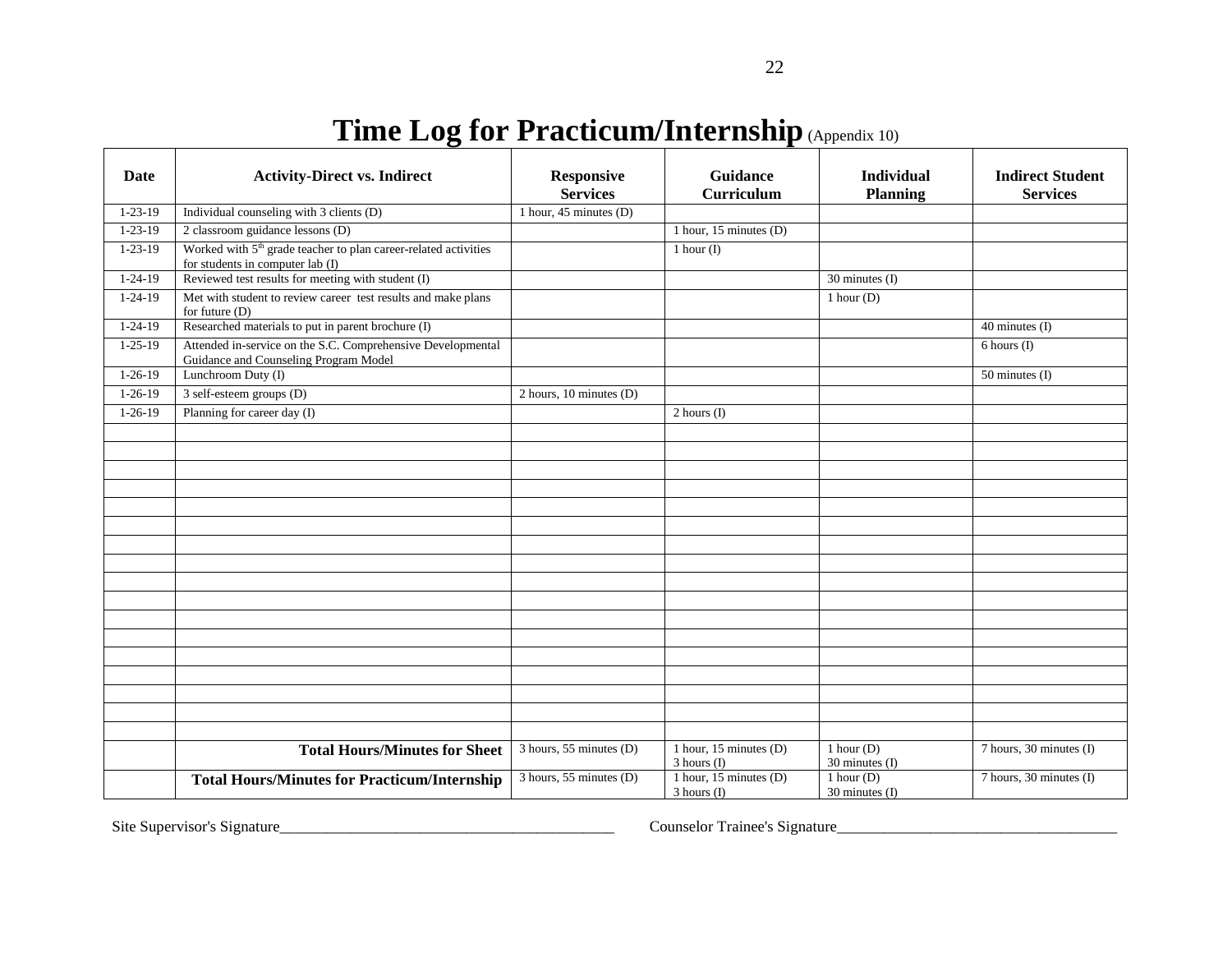# **Time Log for Practicum/Internship**(Appendix 11)

| <b>Date</b> | <b>Activity-Direct vs. Indirect</b>                 | ${\bf Response}$<br>Services | <b>Guidance</b><br><b>Curriculum</b> | <b>Individual</b><br>Planning | <b>Indirect Student</b><br><b>Services</b> |
|-------------|-----------------------------------------------------|------------------------------|--------------------------------------|-------------------------------|--------------------------------------------|
|             |                                                     |                              |                                      |                               |                                            |
|             |                                                     |                              |                                      |                               |                                            |
|             |                                                     |                              |                                      |                               |                                            |
|             |                                                     |                              |                                      |                               |                                            |
|             |                                                     |                              |                                      |                               |                                            |
|             |                                                     |                              |                                      |                               |                                            |
|             |                                                     |                              |                                      |                               |                                            |
|             |                                                     |                              |                                      |                               |                                            |
|             |                                                     |                              |                                      |                               |                                            |
|             |                                                     |                              |                                      |                               |                                            |
|             |                                                     |                              |                                      |                               |                                            |
|             |                                                     |                              |                                      |                               |                                            |
|             |                                                     |                              |                                      |                               |                                            |
|             |                                                     |                              |                                      |                               |                                            |
|             |                                                     |                              |                                      |                               |                                            |
|             |                                                     |                              |                                      |                               |                                            |
|             |                                                     |                              |                                      |                               |                                            |
|             |                                                     |                              |                                      |                               |                                            |
|             |                                                     |                              |                                      |                               |                                            |
|             |                                                     |                              |                                      |                               |                                            |
|             |                                                     |                              |                                      |                               |                                            |
|             |                                                     |                              |                                      |                               |                                            |
|             |                                                     |                              |                                      |                               |                                            |
|             |                                                     |                              |                                      |                               |                                            |
|             |                                                     |                              |                                      |                               |                                            |
|             |                                                     |                              |                                      |                               |                                            |
|             |                                                     |                              |                                      |                               |                                            |
|             | <b>Total Hours/Minutes for Sheet</b>                |                              |                                      |                               |                                            |
|             | <b>Total Hours/Minutes for Practicum/Internship</b> |                              |                                      |                               |                                            |

Site Supervisor's Signature\_\_\_\_\_\_\_\_\_\_\_\_\_\_\_\_\_\_\_\_\_\_\_\_\_\_\_\_\_\_\_\_\_\_\_\_\_\_\_\_\_\_\_ Counselor Trainee's Signature\_\_\_\_\_\_\_\_\_\_\_\_\_\_\_\_\_\_\_\_\_\_\_\_\_\_\_\_\_\_\_\_\_\_\_\_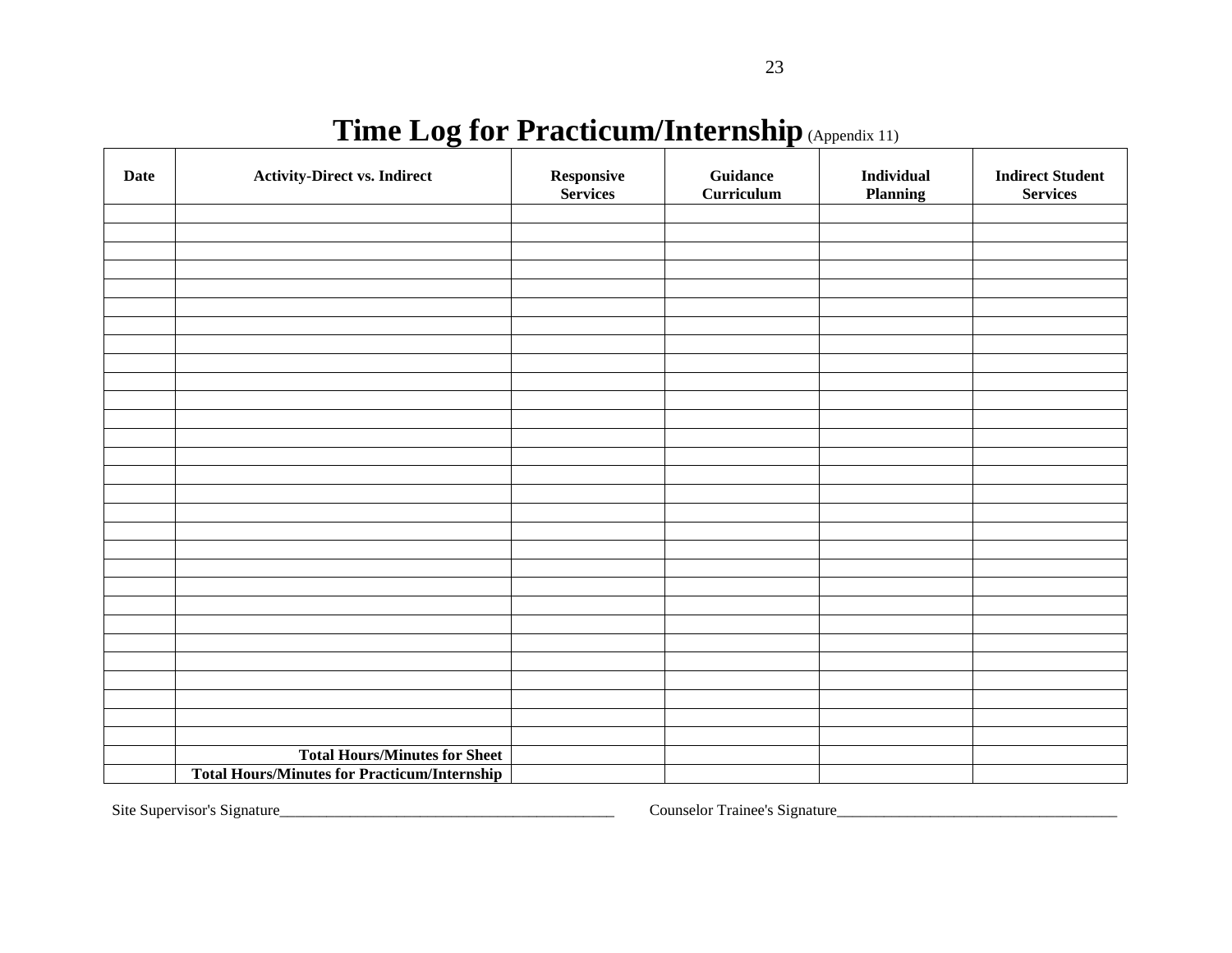# **Practicum and Internship Weekly Reflection**

| <b>Name</b>                          | Date          |          |
|--------------------------------------|---------------|----------|
| <b>Hours for the Semester: Total</b> | <b>Direct</b> | Indirect |

**Reflection of the Week's Activities:** 

**Questions:**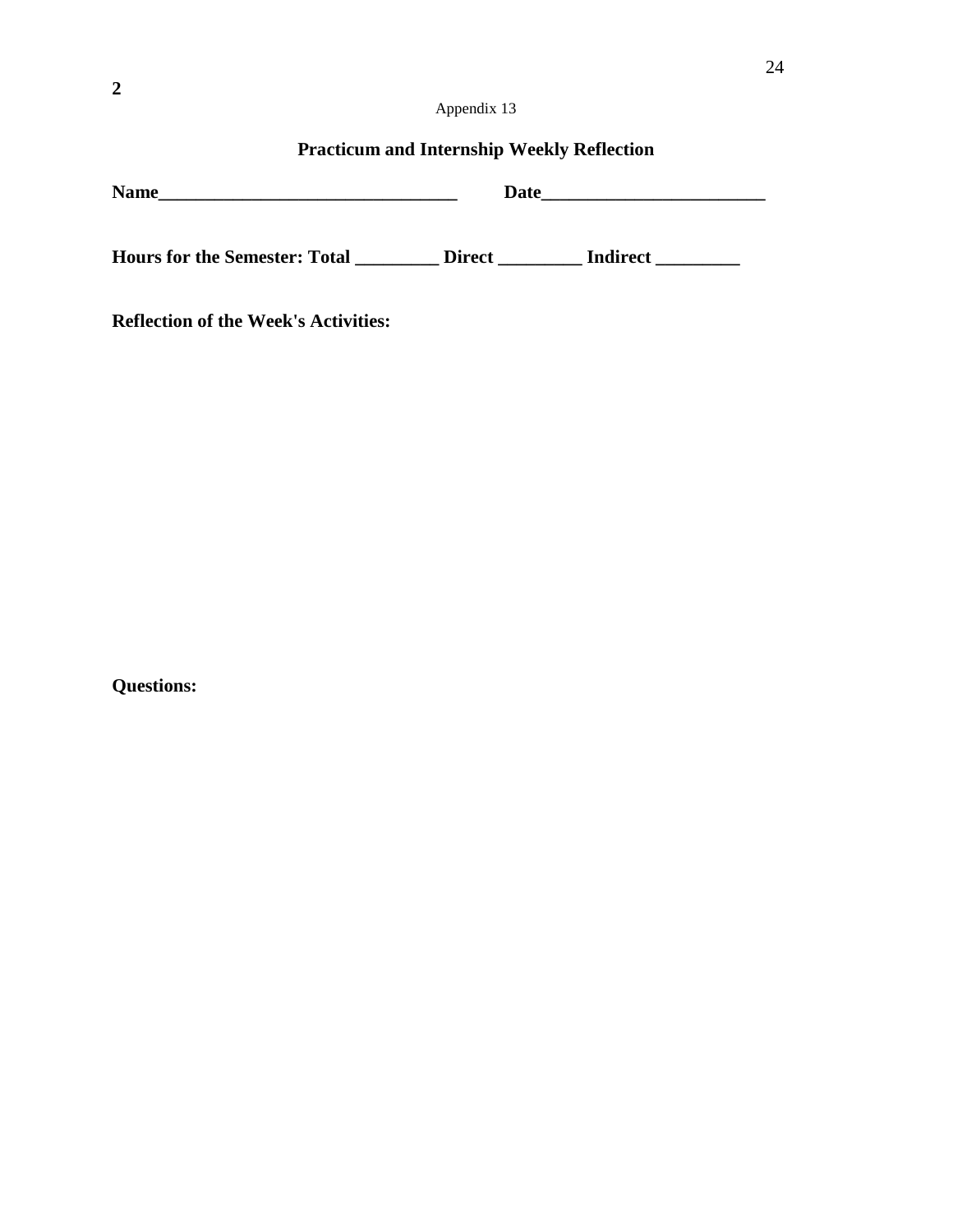# **The Citadel**

# **Zucker Family School of Education**

# **Division of Counselor Education**

# **Practicum & Internship Completion Form (2 pages)**

The Completion Form is to be signed by your Site Supervisor and returned to your Course Instructor for verification. This form will then be placed in your permanent file.

# **Part A: TO BE COMPLETED BY THE STUDENT**

|                                                                                                                                                                       | Home Phone $\overline{()}$ Work Phone $\overline{()}$ |  |  |  |
|-----------------------------------------------------------------------------------------------------------------------------------------------------------------------|-------------------------------------------------------|--|--|--|
|                                                                                                                                                                       |                                                       |  |  |  |
| Part B: TO BE COMPLETED BY THE SITE SUPERVISOR                                                                                                                        |                                                       |  |  |  |
| This is to certify that as of ______________ (enter date) the above named student has<br>completed _____________ contact hours of experience under my supervision at: |                                                       |  |  |  |
|                                                                                                                                                                       |                                                       |  |  |  |
|                                                                                                                                                                       |                                                       |  |  |  |
|                                                                                                                                                                       |                                                       |  |  |  |
|                                                                                                                                                                       |                                                       |  |  |  |
| Print/Type Site Supervisor Name                                                                                                                                       |                                                       |  |  |  |
| Part C: TO BE COMPLETED BY THE COURSE INSTRUCTOR                                                                                                                      |                                                       |  |  |  |
| Supervision during this Practicum has been provided as follows:                                                                                                       |                                                       |  |  |  |
| Individual supervision hours provided by Site Supervisor                                                                                                              |                                                       |  |  |  |
| Supervision hours provided by faculty                                                                                                                                 |                                                       |  |  |  |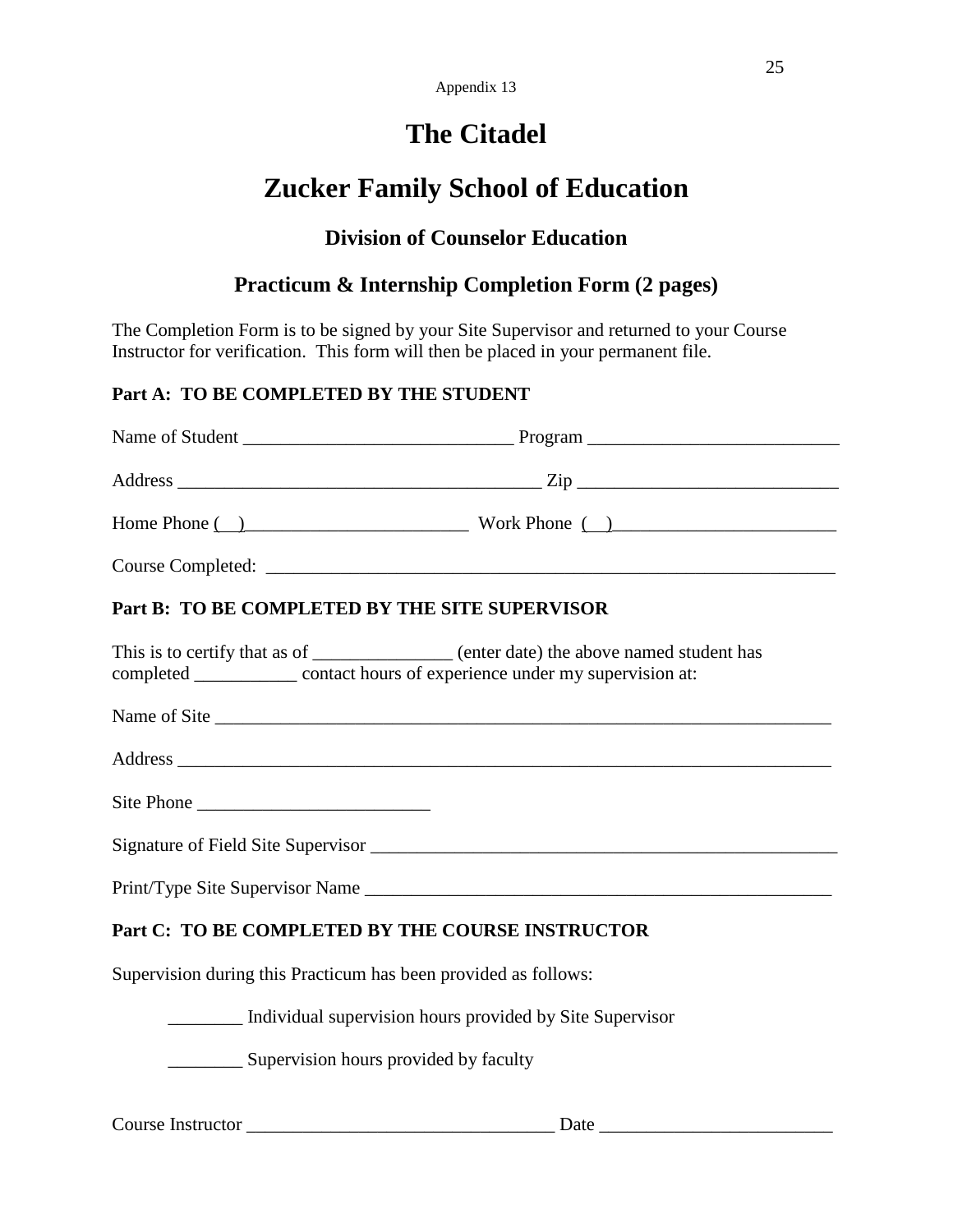# **Supervision Dates and Time**

Write the date and amount of time (i.e., hours/minutes) spent in supervision with your site supervisor at your site and in group supervision at The Citadel.

| <b>Individual Supervision with Site Supervisor</b> |                                                                                                                       | <b>Group Supervision at The Citadel</b> |                                                                                                                       |
|----------------------------------------------------|-----------------------------------------------------------------------------------------------------------------------|-----------------------------------------|-----------------------------------------------------------------------------------------------------------------------|
| <b>Date</b>                                        | <b>Amount of Time</b>                                                                                                 | <b>Date</b>                             | <b>Amount of Time</b>                                                                                                 |
|                                                    | <u> 1989 - Johann Barn, mars ann an t-Amhair an t-Amhair an t-Amhair an t-Amhair an t-Amhair an t-Amhair an t-Amh</u> |                                         |                                                                                                                       |
|                                                    | the control of the control of the control of the control of the control of the control of                             |                                         |                                                                                                                       |
|                                                    | the control of the control of the control of the control of the control of the control of                             |                                         |                                                                                                                       |
|                                                    |                                                                                                                       |                                         |                                                                                                                       |
|                                                    | <u> 2000 - Paris Amerikaanse kommunister († 2000)</u>                                                                 |                                         | <u> 1989 - Johann Barn, mars ann an t-Amhair an t-Amhair an t-Amhair an t-Amhair an t-Amhair an t-Amhair an t-Amh</u> |
|                                                    |                                                                                                                       |                                         |                                                                                                                       |
|                                                    |                                                                                                                       |                                         |                                                                                                                       |
|                                                    | the control of the control of the control of the control of the control of the control of                             |                                         |                                                                                                                       |
|                                                    | the control of the control of the control of the control of the control of the control of                             |                                         |                                                                                                                       |
|                                                    |                                                                                                                       |                                         |                                                                                                                       |
|                                                    |                                                                                                                       |                                         |                                                                                                                       |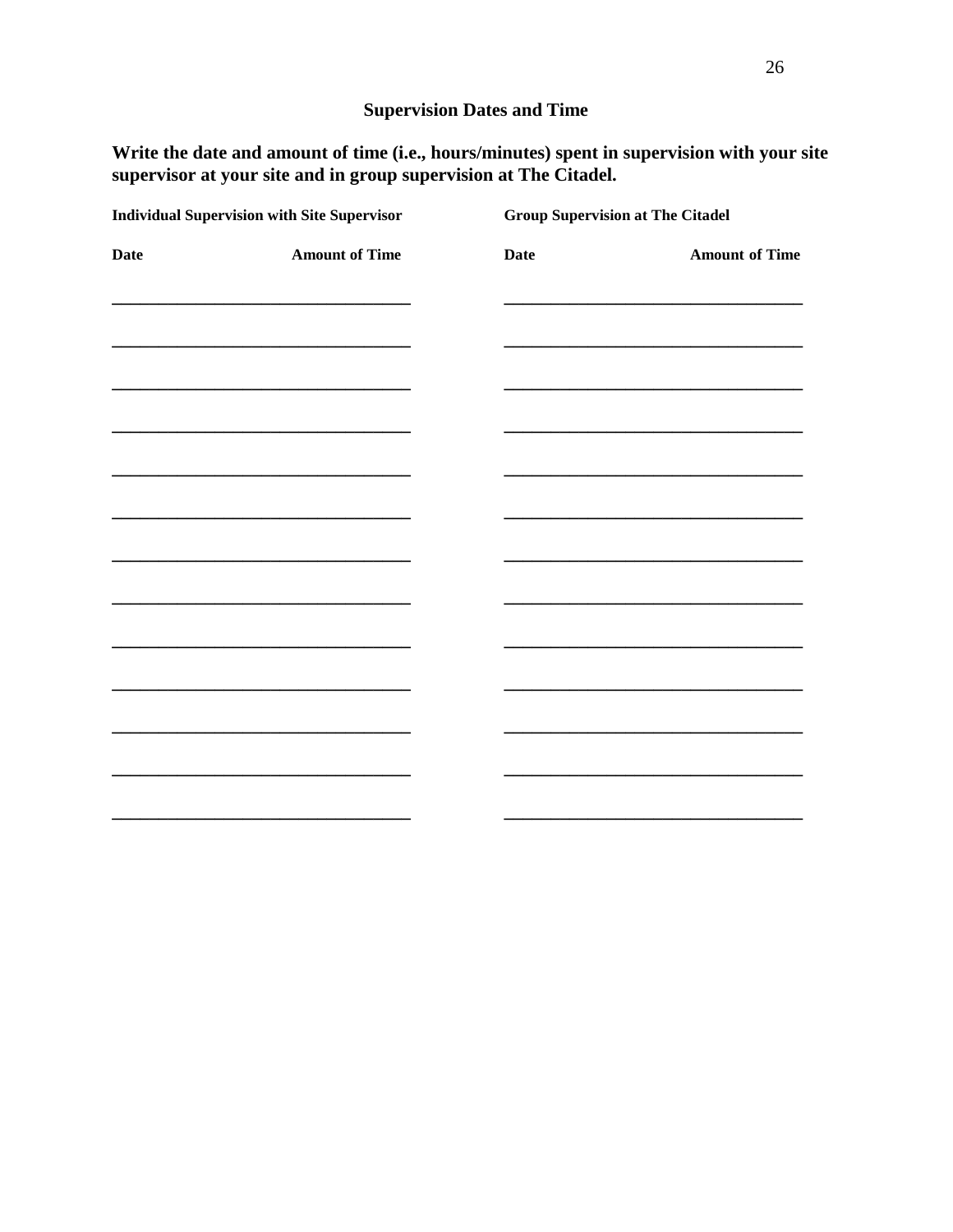# **Student: EDUC 629 Practicum in School Counseling**



**The Citadel Graduate College Zucker Family School of Education Faculty Supervisor: Site Supervisor: Semester and year**